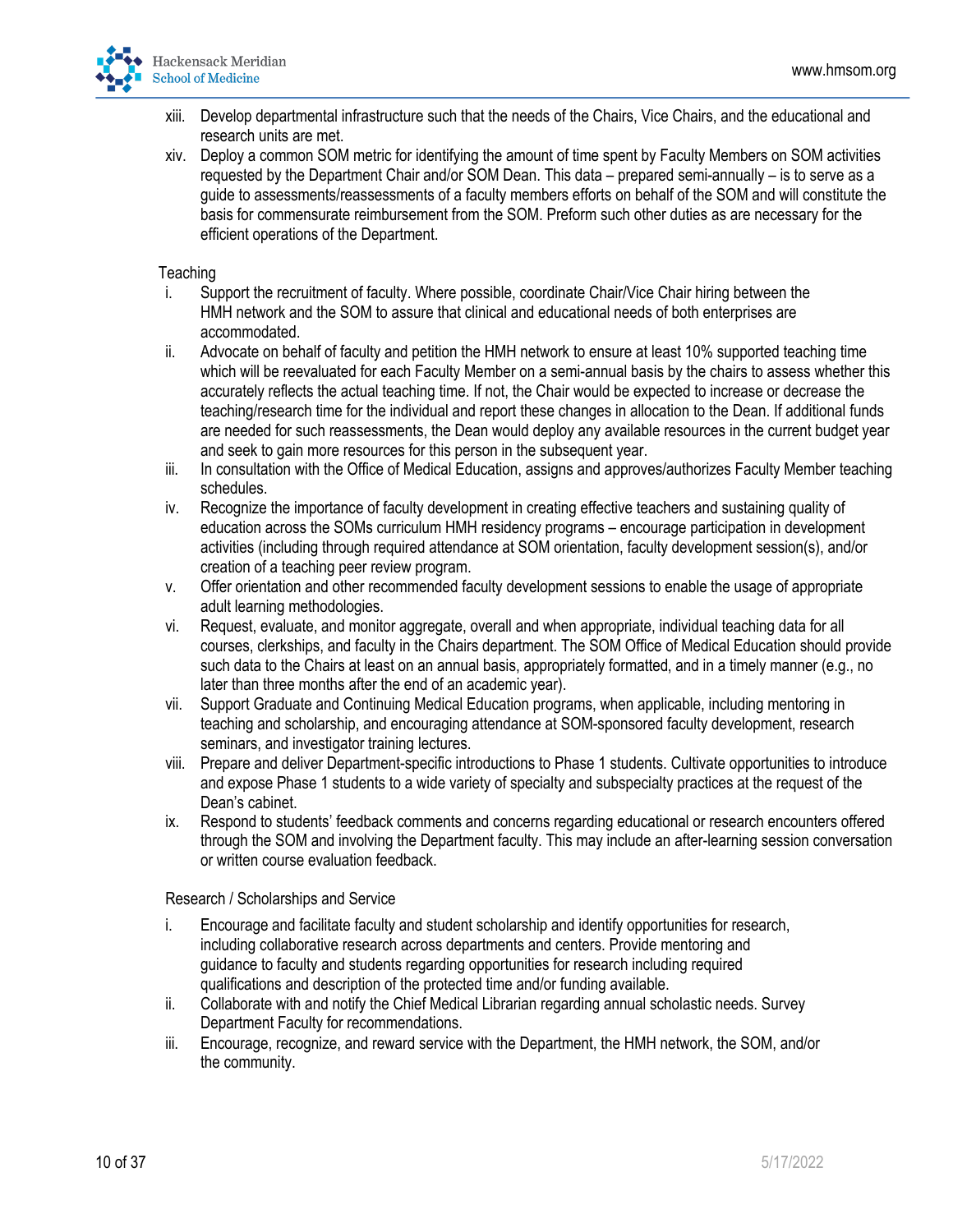## 3.1 APPOINTMENT OF CHAIRS

## SOM Chair search

**Overview:** The 20 individuals filling the 20 positions of School of Medicine Department Chair (SOM Chair) must each oversee the distinct, and at time competing interests, needs, and obligations of the three critical domains of a Department: clinical service (for clinical departments); research, and education. (This responsibility differs from the responsibility of many Hospital Chairs who may be largely (or exclusively) focused on the clinical activities of the department or clinic with some (but more limited) educational activities.) Therefore, it is important that all of these responsibilities be reflected in the composition of the SOM Chair Search Committees.

- 1. From the time that the SOM Chair steps down until the new SOM Chair is appointed, an Interim Chair **shall serve.**
	- a. The Dean will select the Interim SOM Chair.
	- b. The Dean will notify the HMH CEO of this decision prior to any announcement.
	- c. The Interim appointment will allow for the continued functioning of the SOM Department and will enable an orderly search for the selection of the permanent SOM Chair. In general, it is expected that the Dean would select the Interim Chair from among the existing Hospital Chairs and/or Vice Chairs. The Dean may seek input from the SOM faculty from the impacted department, but this input would not be required. Although not time limited, it is expected that an appointment to the role of Interim Chair would not exceed two years. An Interim Chair may or may not be a candidate for the permanent Chair position.
- **2. Situations requiring the appointment of a new SOM Department Chair**
	- a. SOM Chair steps down (or announces the intention to do so within the next six (6) to twelve (12) months) from his or her roles as both SOM Chair and as Hospital Chair: Two scenarios are possible in this situation.
		- i. The SOM Chair search, and the separate but concurrent Hospital Chair search occur in parallel. In such case, the candidates for the vacant Hospital Chair position who are also interested in the SOM Chair position would need to be interviewed by both the SOM ChairCommittee and the Hospital Chair Committee.
		- ii. In the situation in which a SOM Chair announces *in advance* of their intention to step down from both positions, the Hospital Chair search could first be conducted and completed, and then if the successful Hospital Chair candidate is also interested in the SOM Chair position, he/she could compete for this position along with the other interested Hospital Chairs who wish to be considered
	- b. SOM Chair wishes to stepdown as SOM Chair but retain Hospital Chair position: To be decided ona case-by-case basis by the HMH CEO (or their designee), in consultation with the Dean, if this willbe permitted. If permitted, the other Hospital Chairs would proceed with SOM Chair search. SOM Chair wishes to step down as Hospital Chair but remain active as SOM Chair: To be decidedon a case-by-case basis by the Dean, SOM.
- **3. Configuration of the SOM Chair Search Committee:**
	- a. Selection of the Search Committee Leader:
		- i. The Dean will select this individual, in consultation with the HMH CEO.
		- ii. Typically, the search committee leader will be a sitting SOM Chair. Rarely, it may instead be a member of the Dean's Cabinet.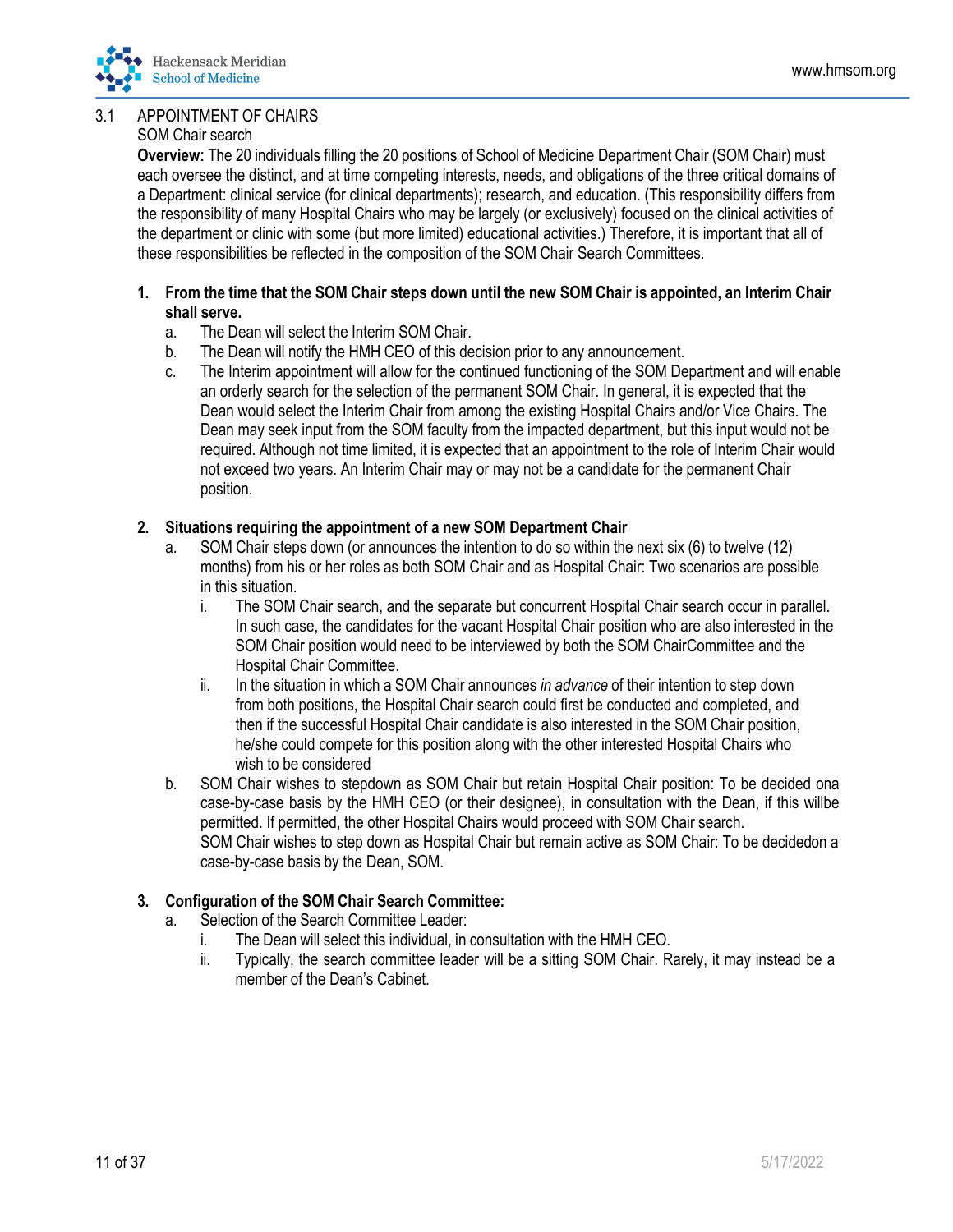

- b. Formation and selection of the other search committee members:
	- i. Three (3) faculty from the SOM department for which the Chair search is being conducted
	- ii. These departmental faculty will represent the departmental membership across the network and therefore should include representatives fromall the North, Central and South regions
	- iii. The selected faculty wil**l** include at least one individual with substantial research experience and will be made in consultation with the Associate Dean for Research andGraduate Studies.
	- iv. Typically, the recommendations for the remaining two faculty will be made by the two networkChief Academic Officers and the Associate Dean for Research and Graduate Studies
	- v. Under optimal conditions, the selected faculty should not be located within the Hospital departments of the candidates for the Chair position. When this option is not realistic then: there should be parity (e.g. consideration should be given to selecting the faculty from the other Hospital department(s) from which a candidate has emerged); and, 2) the Dean must meet each of these prospective search committee members to ascertain that they donot have a close personal relationship with any one of the Chair candidates, especially theone chairing the faculty member's current hospital department.
	- vi. Two (2) faculty from other clinical departments
		- These two faculty should be located in hospitals in different regions,
		- One of these members should be from a closely aligned department (e.g., from OB-GYN for the Chair, Department of Pediatrics; from Surgery for the Chair, ENT, etc.)
		- Typically, the recommendations for these two positions will be made by the two network Chief Academic Officers
	- vii. Three (3) faculty members representing Research
		- One faculty member of Department of Medical Science (to be selected by the Chair of this Department.)
		- One member of **Center for Discovery and Innovation (CDI)** (to be recommended by the Director of the CDI)
		- One community/population health or behavioral health researcher (To be recommended by the Associate Dean for Medical Education)
	- viii. Representative from the SOM Faculty Assembly-one (1) representative from the Faculty Assembly to be selected by the President of the Faculty Assembly
	- ix. Three HMH representatives outside of the SOM and clinical departments-- one representative from each category below to be selected by the HMH CEO or their designee
		- One HMH Leadership
		- One **Care Transformation Services (CTS)** President
		- One Regional President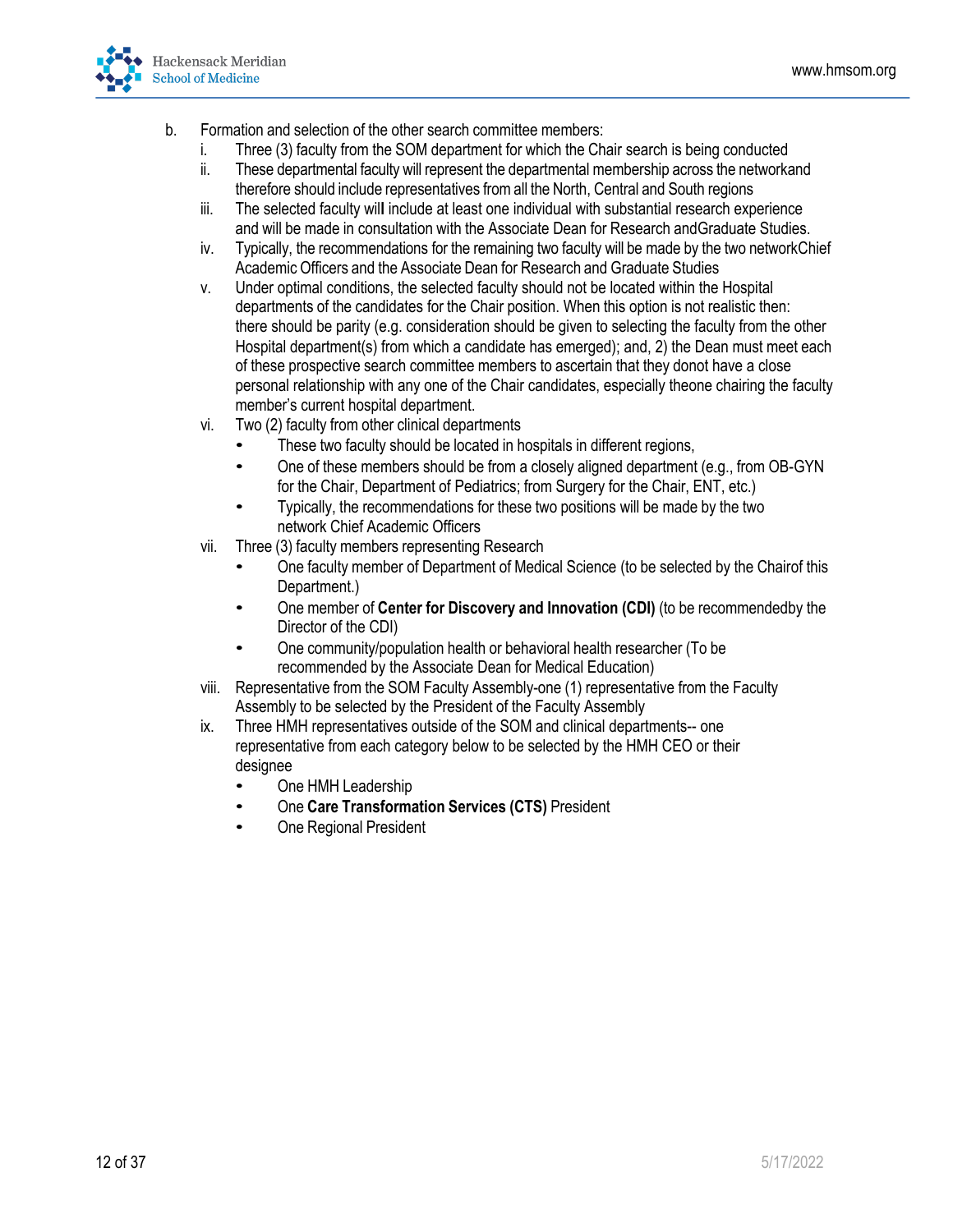

## 3.2 REVIEW OF CHAIRS

#### **a. Annual Review**

The Dean will meet with the Chair on an annual basis to review his or her Department's progress in each of the four (4) domains listed below and discuss goals and objectives for the forthcoming year. The Chair will present a plan to the Dean based on and organized around the SOM's Strategic Plan. During this review, the Dean will emphasize areas of success as well as those areas requiring remediation and develop specific plans to accomplish the latter. These remediation plans, as well as the Department's continuing progress in other areas,will be monitored through periodic reassessments with the Chair at regularly scheduled intervals, depending on the nature and magnitude of the issues. The review will focus on the academic mission (teaching and scholarlyoutputs of the department), the administrative leadership, oversight and support provided by the Chair to his orher Departmental faculty, including the ability to balance the clinical and financial demands in equilibrium with the academic demands. The domains in which the Chair will be evaluated are:

- i. TEACHING: Evidence may include, but is not limited to, SOM teaching data reports, data from SOM teaching evaluations of Departmental courses and programs by Departmental faculty, residents and students; departmental engagement in inter-professional efforts by the SOM; narrative comments from residents and students; materials from new courses prepared (or in preparation); samples of instructional materials such as syllabi, manuals, or other materials developed by the instructor for use by students in courses; records of supervision of graduate theses and dissertations; clinical supervision and practica; reports of classroom observations by Department Chair or senior faculty members; publication of books or articles on teaching methods; enrollment in courses or programs designed to improve teaching.
- ii. SCHOLARSHIP: Evidence may include, but is not limited to, Departmental faculty members' publishedarticles including online medical education peer-reviewed sites, manuscripts in press (accepted for publication), copies of acceptance letters (or emails) for papers presented at professional meetings, copies of letters of invitation to present at professional meetings, copies of grant award notifications, and participation in grant review study sections.
- iii. SERVICE: Evidence may include, but is not limited to, letters appointing a faculty member to a school-wide; an affiliated hospital committee; a community-based committee relevant to the SOM's Mission orprofessional association committee; copies of awards received for service provided to professional and community-based organizations, and evidence of sustained clinical activity for Chairs of clinical departments.
- iv. ADMINISTRATION: Evidence may include, but is not limited to, contributions of the Chair's unit to theVision and Mission of the SOM; active engagement in school-wide chair and other leadership committees; a listing of faculty and staff supervised; list of committees, chairmanships, and key committee accomplishments; description of programs developed or expanded; quality outcomes; achievement of budget and productivity targets; or explanation of negative variances.

#### **b. Term Review**

- i. All Department Chairs will be subject to a comprehensive performance review to be initiated 18 months before the end of the Chair's term. The evaluation will be conducted by the Dean of the SOM.
- ii. Formal input from Department Faculty and other constituents beside Department faculty members (e.g., staff, students, representatives of other departments), may be requested at the discretion ofthe Dean, and incorporated into the Chair's performance review.
- iii. Before their performance review, and according to a schedule determined by the Dean of the SOM, Department Chairs must submit a portfolio to be used in their review. Chairs will be expected to provide an overview and examples of evidence to substantiate their department's administrative accomplishments in Teaching, Scholarship and Service (as well as their own personal accomplishments). They will also be requested to prepare a narrative regarding their own administration skills and accomplishments during the current term of appointment. This section should include a statement of the Chair's leadership philosophy, leadership challenges and achievements, and should describe strategies used to motivate and lead others. This section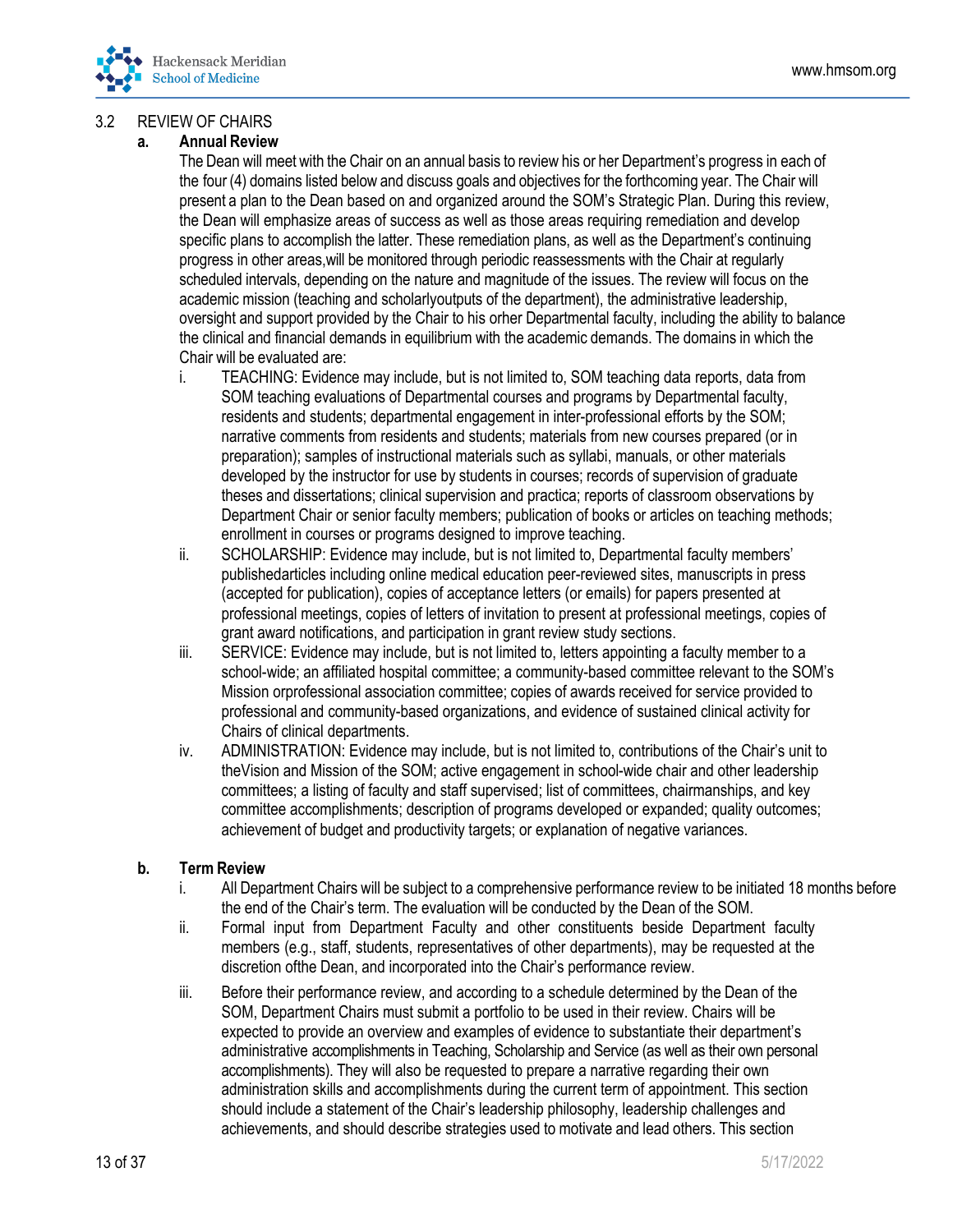

should conclude with a statement (or list) of proposed leadership goals and objectives for the Department and the Chair. Following the narrative, the Chair should submit evidence of achievements in administration, such as a list of achieved goals,new policies, procedures, or initiatives, or Department documents created by the Chair for the current term of appointment. The Chair should provide evidence that substantiates the achieved goals.

iv. Department Chairs, as all faculty, will be reviewed for all personal and academic performance.

#### 3.3 RENEWAL OF CHAIRS

Department Chairs of the School of Medicine may have their appointment as Chair renewed for a term of up to five (5) years. There is no limit to the number of terms that a Chair may be appointed.

Renewal of Department Chairs for an additional term will be dependent on the outcome of the Chair's performancereview and is at the discretion of the Dean, with approval by the CEO of HMH. Renewal of a Chair will automatically serve as renewal of the Chair's faculty appointment at their existing rank. If an individual is not renewed as a Department Chair, or if they choose to step down as Chair, then they must follow the guidelines and procedures forfaculty reappointment and promotions (Sections 2.6 – 2.9). Promotion of Chairs is described in Section 3.5 below.

#### 3.4 RESIGNATION OR REMOVAL OF SOM CHAIRS

- a. The term of Department Chairs shall be consistent with the terms as described above. In general, a SOM Chair of a Clinical Department will also be a Chair of said department at one of the HMH hospitals*. In such case,* should a SOM Chair of a Clinical Department resign or otherwise vacate their clinical Chair position at HMH, in general, said Chair would resign or otherwise be relieved of their Chair position at the SOM. This decision will be made by the Dean in consultation with the CEO of HMH.
- b. At the end of a term, a Department Chair may choose to step down. Consistent with the process described inSection 3.2, the Chair must indicate to the Dean, in writing, of the decision to step down at least six (6) months inadvance, so that a new Chair search may be initiated and/or so that an acting/interim Chair may be appointed until the new Chair is appointed.
- c. Proceedings to relieve a Department Chair appointed by the SOM fromadministrative duties, during or at the endof a term, may be initiated by the Dean of SOM. The Chair serves at the pleasure of the Dean and thus may beremoved as Chair by the Dean at any time, although the Dean is encouraged to consult with the Chair to express sources of dissatisfaction and to offer remedial assistance before taking any such action. Before removal, the Dean must also consult with the HMH CEO. The Dean will have discussed this decision with the HMH CEO.
- d. Relieving a Department Chair from their duties does not constitute removal of the individual from their positionas a faculty member, and he/she may return to their pre-Chair faculty responsibilities, unless the faculty member's appointment with the SOM is terminated in compliance with Section 2.11.
- e. In case of the death, resignation, or removal of a Department Chair or of a vacancy in the office occurring for any other reason, the Dean of the SOM (in consultation with the HMH CEO) shall designate an acting or interim Chairto serve until a new Chair is hired according to Section 8.1 herein. The Dean shall convene a Chair Search Committee for hiring a new Department Chair, in consultation with the HMH CEO within 60 days of the vacancy.

#### 3.5 PROMOTION OF CHAIRS

As faculty members of the SOM, Department Chairs are eligible to apply for promotion.

Promotion (i.e., from Assistant Professor to Associate Professor, from Associate Professor to Professor) of Chairs will follow the same policies and procedures for promotion of faculty members outlined in Sections 2.1 – 2.9.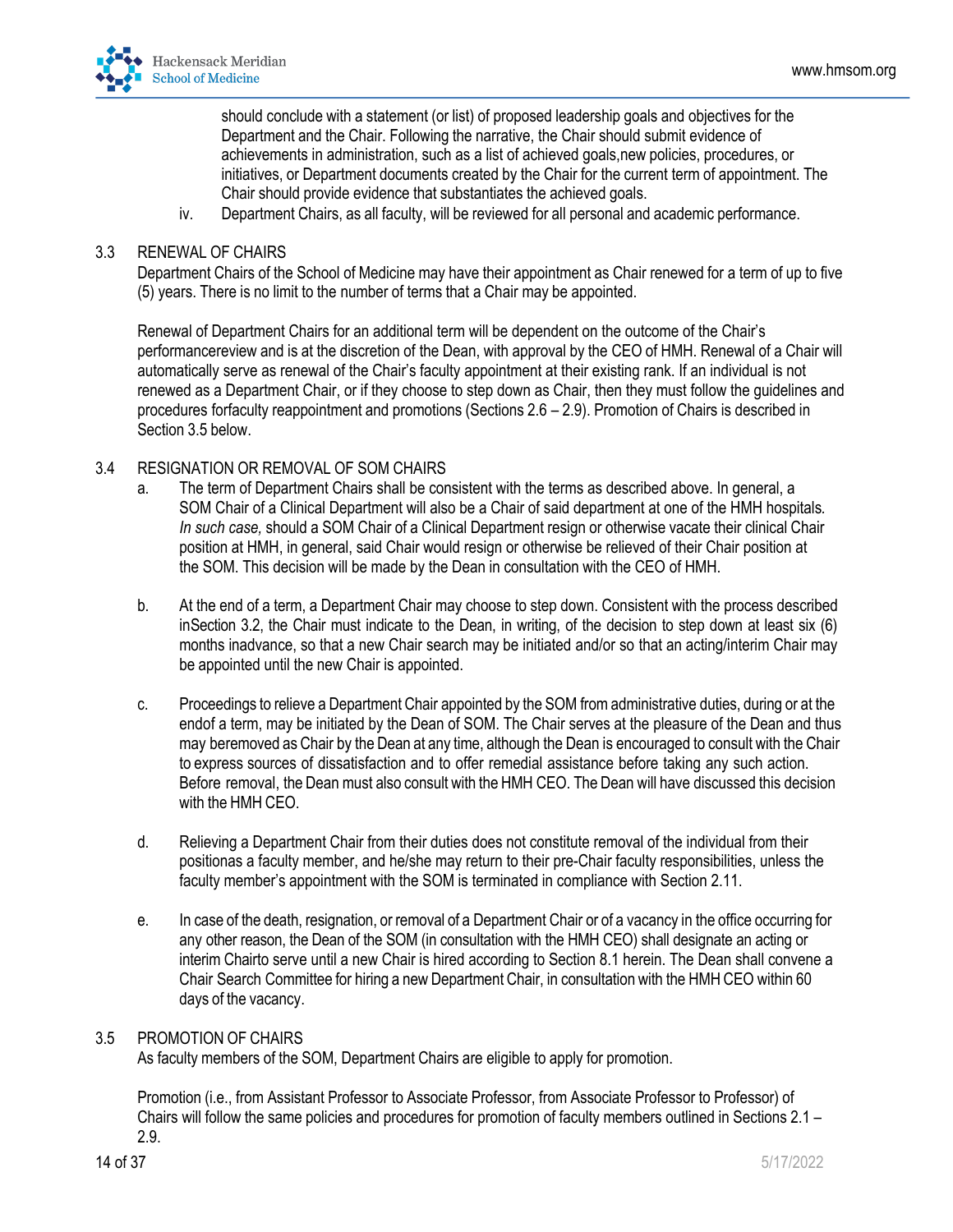

## 3.6 RESPONSIBILITIES AND DUTIES OF VICE CHAIRS

- a. Each SOM Department Chair may elect to appoint one or more Vice Chairs (typically not to exceed three) with the role as described below. If the SOM Chair feels that the additional Vice Chair(s) is needed for effective management, he/she shall submit a written request to the Dean specifying the need. Additionally, a Department Chair may elect not to appoint a Vice Chair if, after consultation with the Dean, it is determined that there is not a necessity for a Vice Chair. The Dean must be notified within 48 hours of the appointment of a Vice Chair.
- b. Vice Chair responsibilities and duties should be determined by the Department Chair in collaboration with the Vice Chairs. Vice Chairs should be assigned duties related to assisting in all matters requiring the use of the full HMH network, including:
	- i. In consultation with the Chair and SOM administration, assign Faculty Member teaching schedules.
	- ii. Participate personally in teaching, mentoring and precepting activities.
	- iii. Recommend to the Chair the appointment, promotion, dismissal, reappointment, and the leaves of all Department Faculty Members across HMH, in accordance with the proved procedures.
	- iv. Coordinate and support the Chair in the planning and coordination of the Department Faculty meetings.
	- v. Arrange for mentoring activities across the HMH system for Faculty, trainees and students with the Department.
	- vi. Assist the Chair in all mutually agreed upon matters.
	- vii. Encourage and facilitate SOM community service.
	- viii. Prepare material for accreditation and reaccreditation, catalogues, and other official documents, as required and requested by the Chair.
	- ix. Response to students' concerns.
	- x. Provide oversight of residency/fellowship/Continuing Medical Education programs when applicable.
- c. The Chair should clearly discuss the expectations of the vice Chair role and duties (which may change over time). A good practice is to review any specific responsibilities/duties at the beginning of the year and set clear, agreed upon goals for the upcoming twelve months.
- d. The Vice Chair may be dismissed from this administrative role at the Chair's discretion following consultation with and concurrence by the Dean. Relieving a Department Vice Chair from their duties does not constitute removal of the individual from their position as a faculty member, he/she may return to their pre-Vice Chair faculty responsibilities, unless the faculty member's appointment with the SOM is terminated in compliance with section 2.11.
- e. The Vice Chair may be considered for promotion as a faculty member while serving as Vice Chair. The same criteria apply to this promotion as for any other faculty member. Duties included in the role of Vice Chair qualify as Service, as described in Section 2.8 of the Faculty Guide.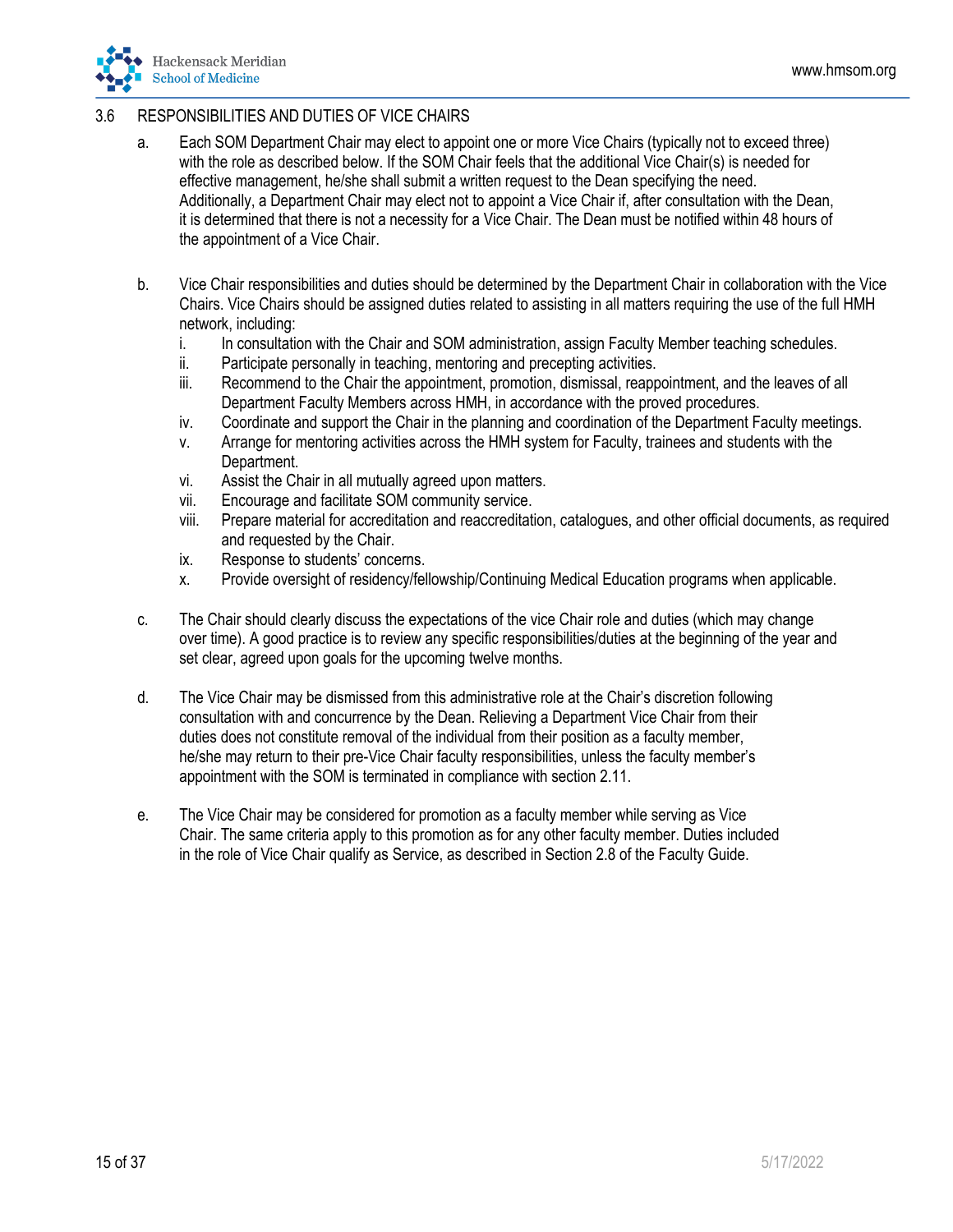<span id="page-15-0"></span>

## **SECTION 4: LEAVES OF ABSENCE FOR FACULTY MEMBERS OF THE SCHOOL OF MEDICINE**

### 4.1 SABBATICAL LEAVE

Core faculty members of the SOMare eligible, consistent with the provisions of this Section, to apply for sabbatical leave. The SOM expects to activate its Sabbatical policy after receiving Full Accreditation from the Liaison Committee for Medical Education (LCME). Until that time sabbatical leave will not be approved. Details other than what is noted belowregarding the sabbatical programwill be determined at the time that a decision is made as to the nature and scope of any such program.

The major purpose of sabbatical leave is to provide an opportunity for continued professional growth and new or renewed intellectual achievement through study, scholarship (including research), scholarly writing, or professionally related travel.

The number of sabbatical leaves awarded each year shall depend on the financial ability of the SOM or HMH to meet its continuing obligation to provide a balanced, quality academic program to its student body.

Remunerated employment for faculty during the sabbatical leave period shall only be made with the advance written consent of senior administration of the relevant entity.

#### 4.2 LEAVES OF ABSENCE

Each faculty member's employer establishes eligibility and terms concerning other leaves of absence (e.g., unpaid leave of absence; medical leave; and leave for political activity, government service, military service, and jury duty.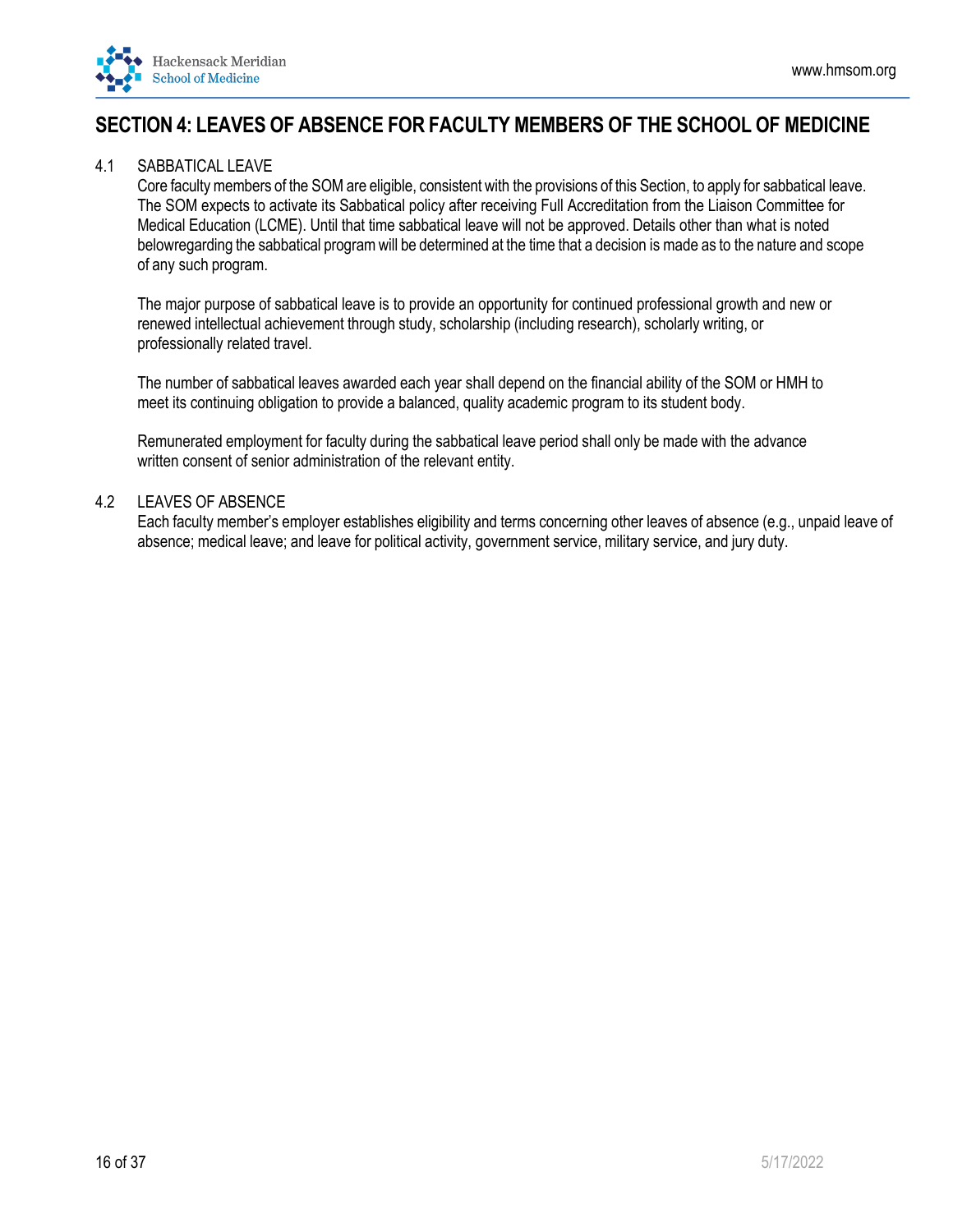<span id="page-16-0"></span>

## **SECTION 5: RIGHTS AND RESPONSIBILITIES OF FACULTY MEMBERS**

- 5.1 ACADEMIC FREEDOM
	- a. All members of the Faculty in the SOM are entitled to academic freedom as set forth in the 1940 "Statementof Principles on Academic Freedom and Tenure with the 1970 Interpretative Comments" formulated by the Association of American Colleges and the American Association of University Professors (a copy of this document is available in the Office of the Dean and at [https://www.aaup.org/file/1940%20Statement.pdf\).](https://www.aaup.org/file/1940%20Statement.pdf)
	- b. Academic freedom is essential to the purposes of the SOM and applies to both teaching and scholarship (including research). Freedom in scholarship (including research) is fundamental to the advancement of knowledge. Academic freedom in teaching is fundamental for the protection of the rights of the teacher and of the student.
	- c. Faculty members are entitled to freedom in discussing their academic subjects.
	- d. When faculty members speak or write they are free from SOM censorship, but their special position in the community imposes special obligations. As scholars and members of the SOM, they should remember that the public may judge their profession, the SOM, and HMH by their remarks. Therefore, they should always endeavor to be accurate to exercise appropriate restraint, and to show respect for the opinions of others. While properly identifying themselves to outside audiences, they should not purport to function as institutional spokespersons unless specifically commissioned by the Dean, or his or her designee, to serve in such capacity.
	- e. Faculty members' primary responsibility to their subject matter is to seek and to state the truth as they understand it based on their study and experience. They are expected to devote their energy to develop and improve their scholarly competence. They are obligated to exercise critical self-discipline and judgment in using, extending, and transmitting knowledge. Faculty members must practice intellectual honesty.
	- f. As teachers, faculty members encourage the free pursuit of learning in their students and protect student academic freedom. They foster honest academic conduct and, on their part, provide equitable evaluations ofstudent performance. They respect the confidential nature of the relationship between faculty member and student. They acknowledge significant assistance from students and avoid any exploitation of students for their own private advantage. Consistent with the Student Assessment Recusal Policy, faculty members whohave a pre-existing patient-provider relationship with a student or agree to establish a non-emergent patient-provider relationship, must recuse themselves from being involved in that student's assessment or academic promotion.
	- g. If a faculty member alleges that violation of academic freedom significantly contributed to a decision adverse to him/her, he/she should employ the grievance procedures specified in the General Grievance Policy, SOM.ADM.206.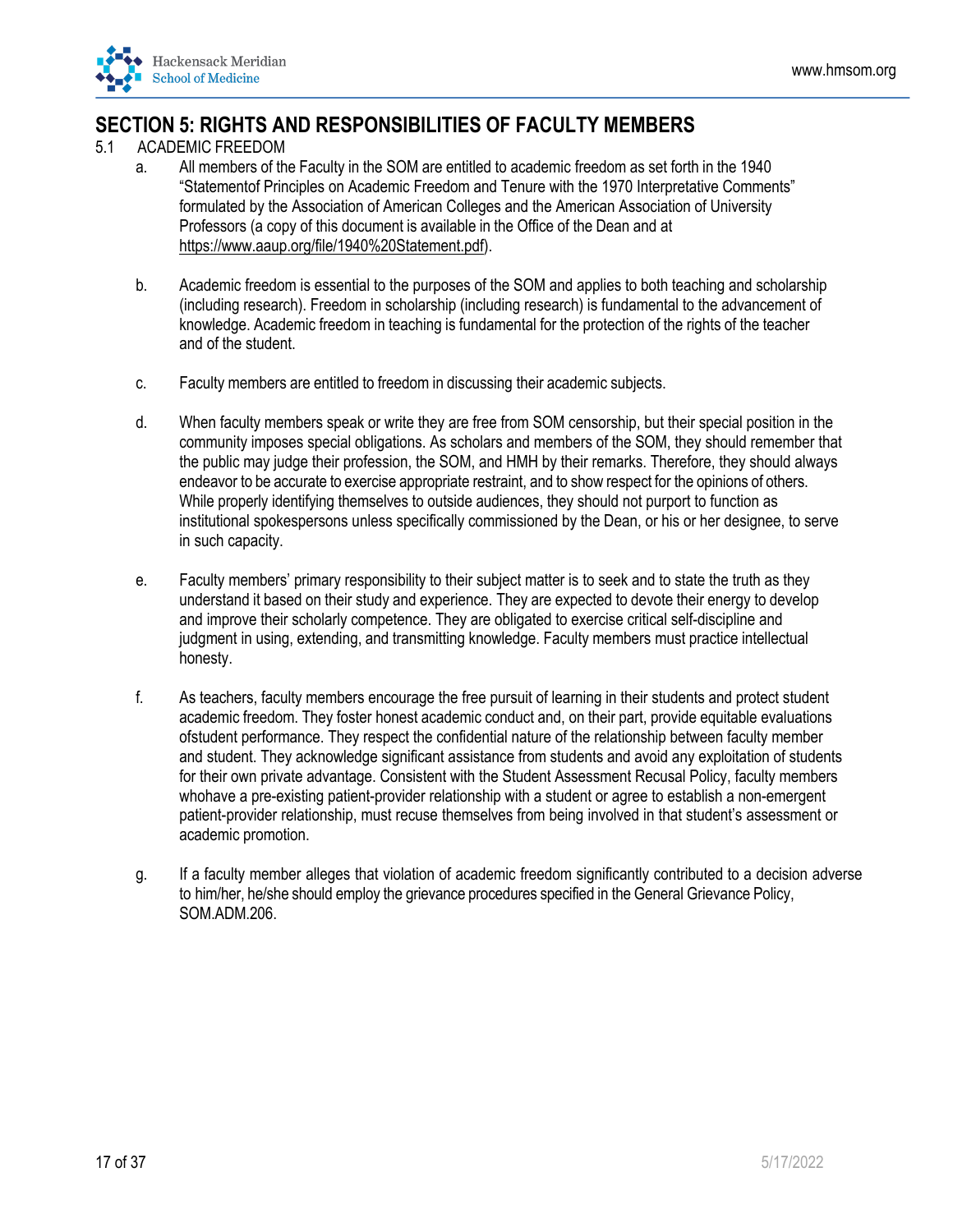

## 5.2 GENERAL FACULTY RESPONSIBILITES

- a. In addition to teaching, scholarship (including research), and service, the primary professional responsibility of each member of the faculty is to the SOM, to HMH, and the profession. Because faculty members should display a high degree of professionalism, they shall:
	- i. keep informed of contemporary developments in pedagogy and in their fields of specialization; aspire to excellence in teaching, promote the learning process, and stimulate the intellectual development of their students;
	- ii. accept a reasonable number of assigned or elected committee responsibilities and conscientiously serve on those committees of which they are members;
	- iii. serve as a resource to the SOM, HMH, or departmental student organizations, when this is consistent with other obligations;
	- iv. recognize their obligations to the SOM, SOM graduates, and their families, and to HMH by attending annual academic and hospital events;
	- v. adhere to reasonable deadlines and schedules established for the timely reporting of grades and forother matters related to student registration and record keeping; and
	- vi. assume a reasonable share of responsibility in student academic advisement, the student academic review process, and in curriculum review and development.

## 5.3 SCHOOL OF MEDICINE FACULTY MEMBER DUTIES

#### **a. School of Medicine Faculty Expectations**

- i. Faculty members in the SOM will have widely varying roles and responsibilities. As such, specific expectations and limits related to didactic teaching, clinical productivity and supervision, clinical research targets, and scholarly productivity, as well as administrative assignments, should be developed for each faculty member in conjunction with the departmental SOM Chair, and in concordance with the needs of the department and the SOM, as included in their job descriptions.
- ii. If a faculty member believes that assignments or expectations are excessive, they shall resolve the concern with the Department Chair. If a solution cannot be achieved, they may request a meeting withthe Dean.
- iii. Faculty members are expected to advise students. Advising includes activities such as mentoring,remediation, and professional development.
- iv. Workload assignments shall be made in an equitable fashion.

#### **b. Professional activities and professional services**

The SOM and HMH encourage faculty participation in other unpaid professional activities that add to the faculty member's knowledge, qualifications, and reputation, and to the reputation of the SOM, so long asthese activities do not interfere with their primary responsibility to the SOM or HMH. The faculty membershall cooperate with the SOM and HMH in striving to inform the SOM and HMH community, and the outside community of such achievements.

#### 5.4 OUTSIDE FACULTY EMPLOYMENT

Non-clinical SOM faculty members hired directly by the SOM may pursue outside employment as related to their profession but must advise their Department Chair in writing of the faculty member's roles and responsibilities in advance of accepting such employment. Before accepting each new consulting position, the faculty member must update his or her SOM and HMH annual Conflict of Interest forms, as applicable to the terms of their employment. External faculty employment should not coincide with regular work hours at the SOM or require more than 20 percent of full-time employment during the course of a year in total.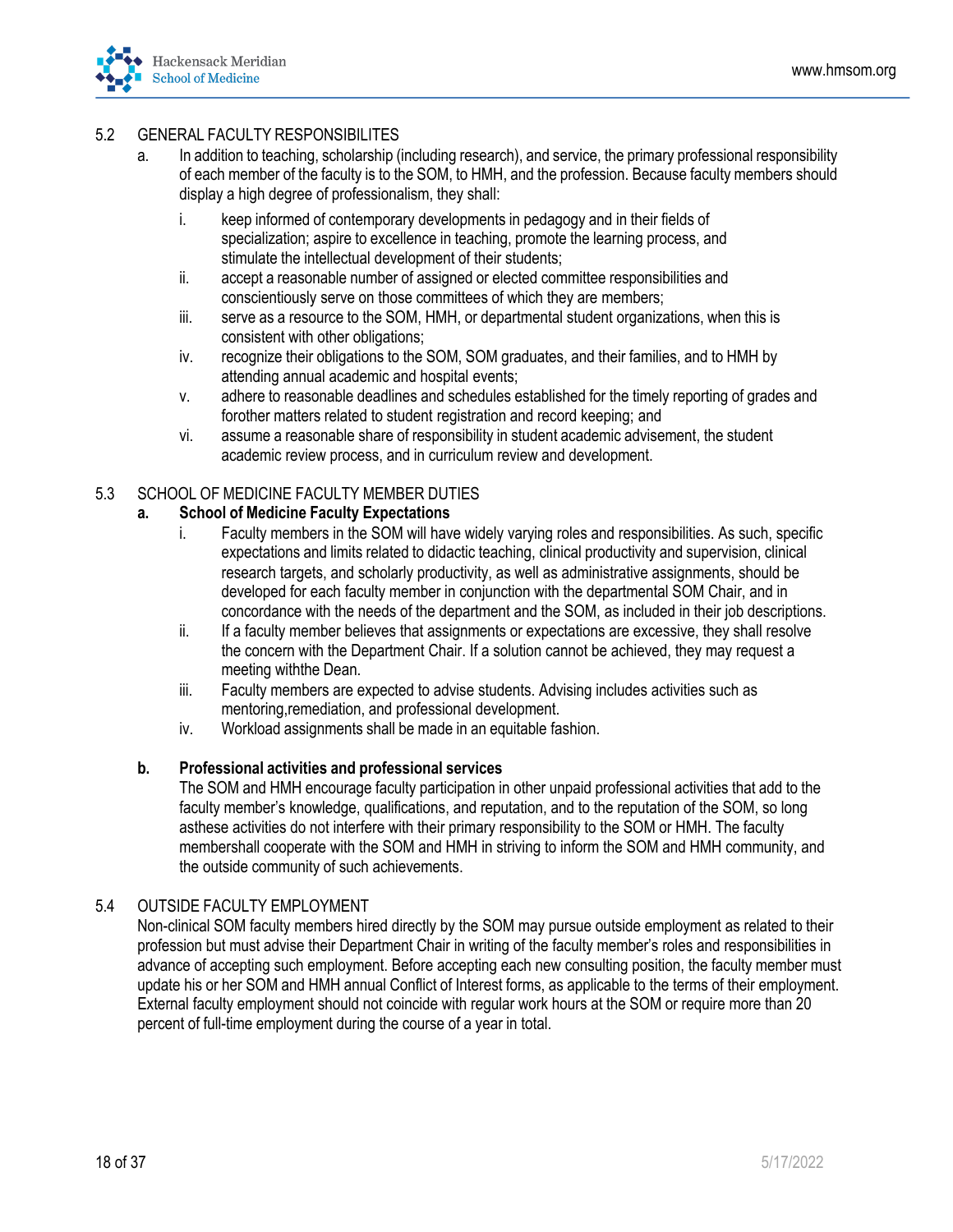<span id="page-18-0"></span>

## **SECTION 6: FACULTY SCHOLARSHIP (INCLUDING RESEARCH) AND SPONSORED ACTIVITIES**

## 6.1 SCHOLARSHIP (INCLUDING RESEARCH)

Teaching and scholarship (including research) are complementary activities. A faculty member's professional development requires a continuing commitment to scholarly research and publication. The SOM encourages faculty members to engage actively in scholarship (including research) and other professional activities for the advancement and dissemination of knowledge. Such encouragement includes the promulgation of policies and procedures necessary to foster a climate for scholarship (including research), the provision for internally funded scholarship (including research), and the endorsement and support of acceptable proposals to external sources for sponsorship.

Administrative structures and policies are in place at HMH, and the SOM to support and protect investigators' patent, copyright, and intellectual property rights.

#### 6.2 GENERAL PRINCIPLES OF SCHOLARSHIP

The following are the general principles established by SOM policy:

- a. The SOM imposes no limitation on the freedom of the faculty members in the choice of fields of inquiry or the dissemination of the results obtained.
- b. The SOM shall accept or administer only those research grants and contracts that do not restrict faculty investigators with respect to the manner in which the scholarship (including research) is conducted, or the conclusions that are reached.
- c. SOMFaculty will be aware of patent, copyright, and intellectual property-related rights and responsibilities.

#### 6.3 OBLIGATIONS OF SPONSORED ACTIVITIES

The responsibilities of the SOM in accepting grants and contracts, and the responsibilities of Departments, faculty members, and staff, are as follows:

- a. HMH and the SOM encourage the development and implementation of projects involving fundamental and applied scholarship (including research), training, and community service activities by faculty, administrators, and students.
- b. To further these activities, the SOM, the HMH Office of Grants, and the SOM Research Committee shall provide all necessary assistance that may be required by individuals and groups seeking to attract extramural funds to support such endeavors. The solicitation, acceptance, execution, and administration of grants and contracts, however, impose legal, fiscal, and moral obligations by the sponsoring groups and agencies upon HMH and/or the SOM. It is therefore important and necessary that requests for extramural funding for projects be reviewed and approved before submission to potential sponsors. In accepting a grant or contract, the SOM must provide the appropriate share of the time and effort of its personnel to perform work mutually agreed upon with a sponsor. Charges for the work shall be based on the employee's regular compensation, which, in accordance with HMH and SOM, practice, constitutes the basis of their salary. Payroll distribution records must substantiate all personnel costs.
- c. Negotiation of special circumstances attendant to the grant application that may affect salary and compensation shall be addressed on an *ad hoc* basis between the grant applicant, HMH, the SOM, the SOM Research Committee, and the Office of the Dean before submitting the application.

#### 6.4 ADMINISTRATION AND PROCEDURES

a. The Dean of the SOM and the HMH CEO are responsible for the formation of policies and procedures relating to extramurally sponsored projects. This responsibility is carried out with the advice of the Hackensack Meridian Research Enterprise, and the SOM Research Committee.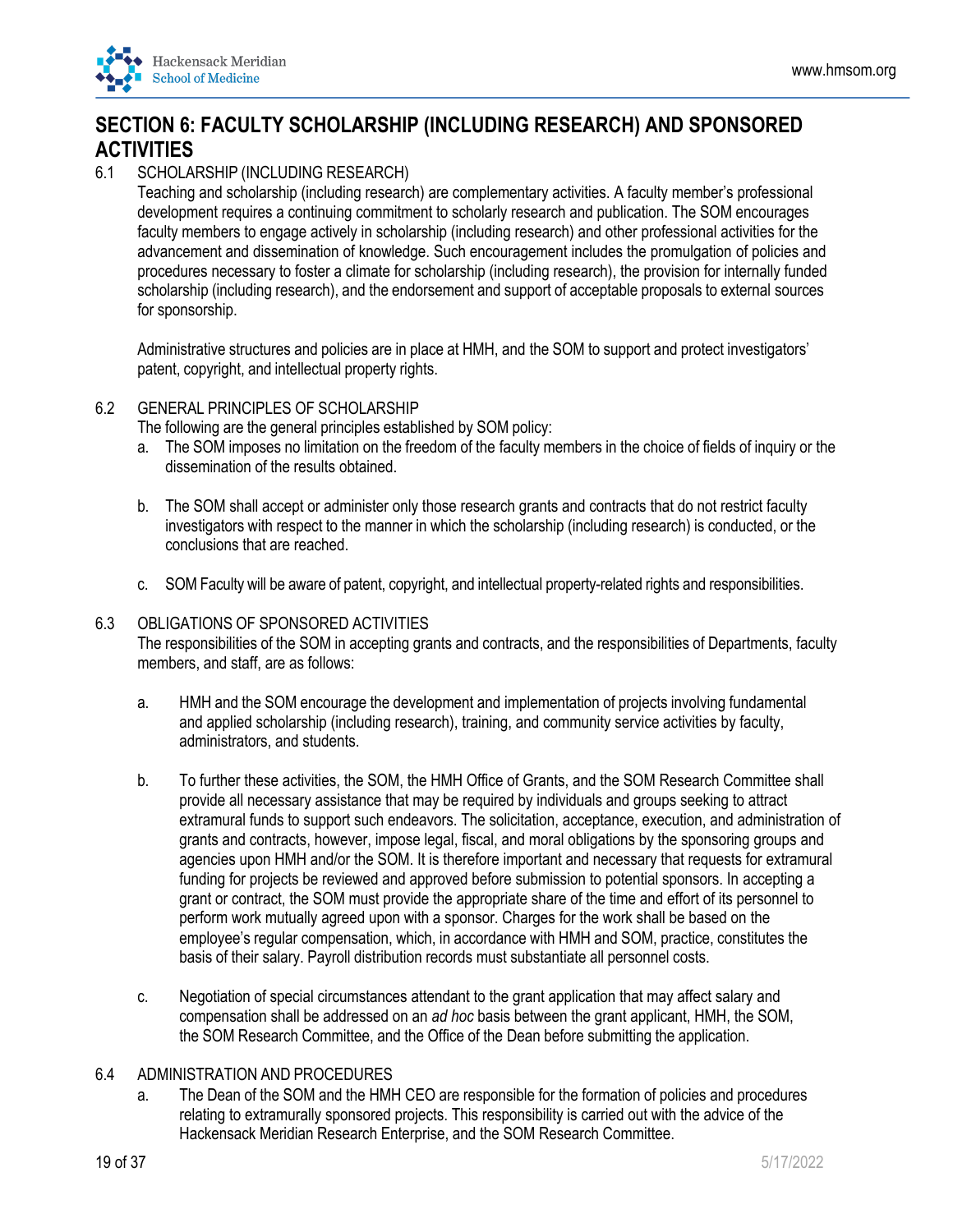

- b. Proposals for scholarship support (including research), in the form of grants from or contracts with outside agencies must be approved in accordance with HMH's Bylaws and the HMH Office of Grants and Research including campus facilities at the **Interprofessional Health Sciences (IHS)** site in Nutley, NJ. The Department Chair and the Dean shall be advised periodically in writing of the progress of such programs.
- c. No faculty member is empowered to enter into any grant or contract in the name of the SOM or HMH without the express written permission of the appropriate parties.
- d. Faculty interested in applying for a sponsored project should contact the Office of Research and Graduate Studies and/or the SOM Research Committee, which shall assist them in identifying appropriate sources and in preparing proposals.
- 6.6 PATENT, COPYRIGHT, AND INTELLECTUAL PROPERTY RIGHTS POLICIES
	- a. The respective rights of individual faculty members to patents, copyrights, and intellectual property rights are outlined in periodic SOM announcements/policy changes, and in faculty members' employment contracts. The Faculty Assembly of the SOM reserves the right to consider any changes made to the SOM Faculty Guide in this regard for possible adoption, inclusion, and amendment to this document**.**
	- b. Intellectual property matters are handled through the HMH Office of Grants and Research Services, which works closely with the Office of the General Counsel as appropriate.
	- c. HMH's Office of Commercialization and Technology Ventures facilitates and promotes the development of intellectual property by investigators at, or affiliated with, HMH.
	- d. Approved updates to existing policies on patent, copyright, and intellectual property rights and responsibilities shall supersede provisions delineated herein.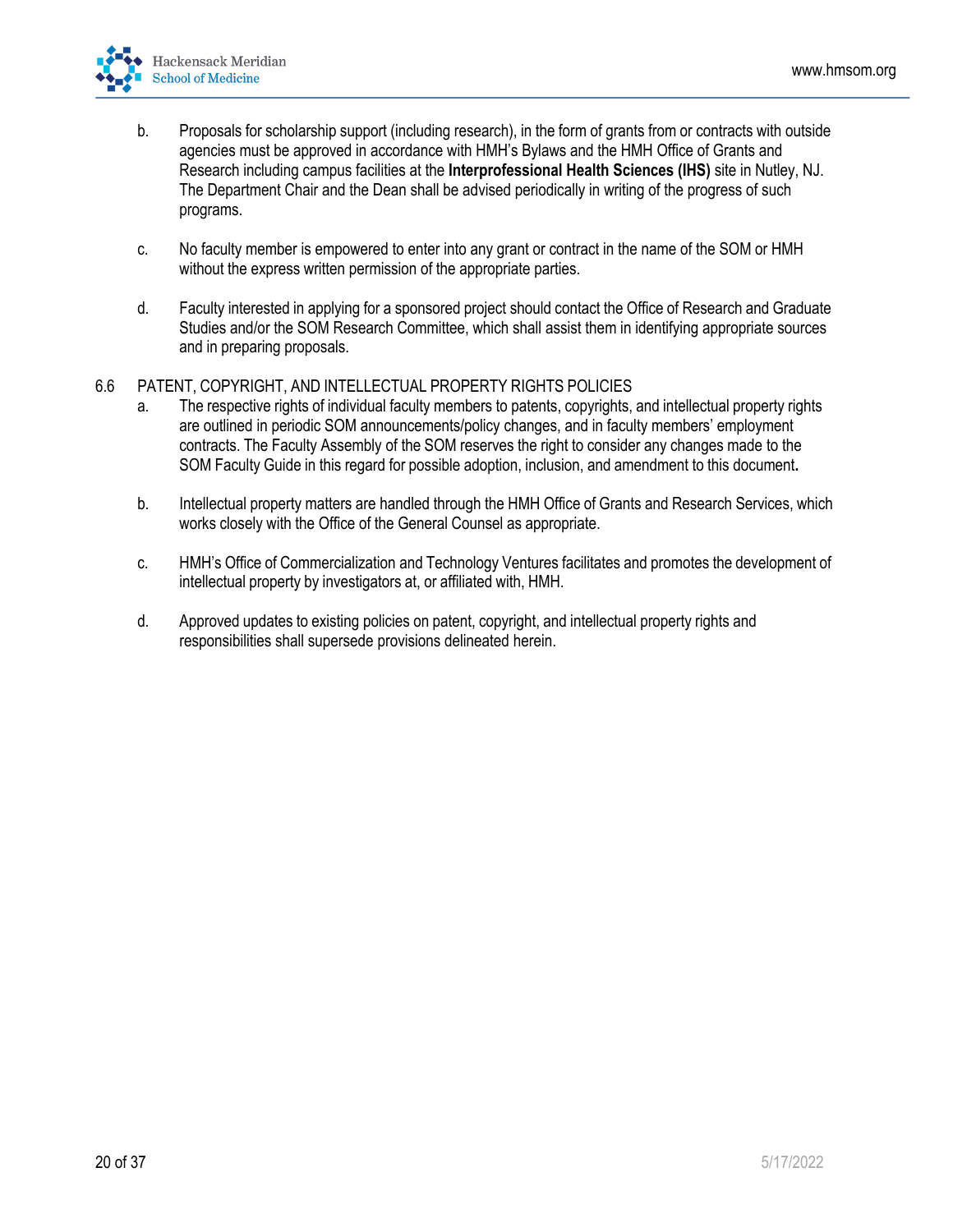## <span id="page-20-0"></span>**SECTION 7: GOVERNANCE OF THE SCHOOL OF MEDICINE**

7.1 ROLE AND RESPONSIBILITY OF THE DEAN OF THE SOM

As per Section 6.5 of the Post-Transition Amended and Restated Bylaws of the Hackensack Meridian School of Medicine, and Section VIII of the Faculty Bylaws, **"**The chief executive officer of SOM shall be the Robert C. and Laura C. Garrett Endowed Chair for the School of Medicine Dean. The Dean may also hold the position and title of President of the Academic Enterprise at HMA in the Discretion of the CEO of HMH, although such position and title shall not confer on the Dean any authority, responsibilities, or privileges not otherwise set forth herein or granted to the Dean HMH (and in all events subject to compliance with SOM's conflict of interest policies).

The responsibilities of the Dean include:

- a. The Dean shall create annual operating and capital budgets for SOM and the M.D. Program pursuant to the M.D. Program Requirements and propose those budgets to the Board of Governors, which shall consider the Dean'srecommendation, and if appropriate, approve and adopt such budgets by a majority vote, pursuant to Section 4.l(a)(vi)-(vii). In creating these annual budgets, the Dean shall make recommendations as to class size, tuition, and appropriate annual growth, and shall ensure that the medical students and faculty have access to appropriate resources for medical student education.
- b. The Dean will report on and be accountable for all academic matters related to the M.D. Program to the SOM BOG and the HMH CEO. The Dean shall also serve in the HMH leadership position of President, Academic Affairs, with reporting relationships in such a role to HMH leadership and management. Subject to the reserved powers of the Members, the Dean shall be responsible for the day-to-day operations of medical education (including clinical education), scholarly activity, and service in the M.D. Program and SOM. Without limiting theforegoing, the Dean shall be responsible for:
	- i. the Vision, Mission, and Strategies of SOM and the M.D. Program;
	- ii. academic standards and appropriate learning environment, including the responsibilities and privileges of the SOM's and the M.D. Program's administrative officers, faculty, medical students, and committees;
	- iii. proper operations of the Office of Admissions consistent with the Vision and Mission of SOM and the M.D. Program, LCME accreditation standards, and state and federal law, provided, however, that the Dean shall have no input into or oversight of individual admissions decisions;
	- iv. curriculum development of the M.D. Program;
	- v. an appropriate balance between teaching, clinical and research activities of students and faculty and at levels necessary to attain SOM's and the M.D. Program's academic and reputational objectives;
	- vi. subject to approval by the Members and the Board of Governors, development of a faculty effort and compensation model that appropriately values academic contributions, encourages sponsored research and fosters SOM and the M.D. Program recruitment objectives as well as recognizing clinical performance, and is supported by appropriate teaching and research funding within the HUMC Faculty Practice;
	- vii. appointment, promotion, renewal, and removal of School of Medicine faculty, subject to applicable faculty governance documents; and
	- viii. other responsibilities as currently or in the future may be required by Regulatory Bodies or the Board of Governors.

## 7.2 FACULTY BYLAWS OF THE SOM

A proposed amendment to the Faculty Bylaws may only be raised by the Dean or a SOM faculty member. For a proposed amendment to become an official part of the Faculty By-Laws, it must be approved by the Dean. For this to occur, the proposed amendment must be reviewed and ratified first by a quorum - an approved vote of twothirds majority of the voting Faculty of the SOM, before it can be moved to the Dean's Office for final consideration.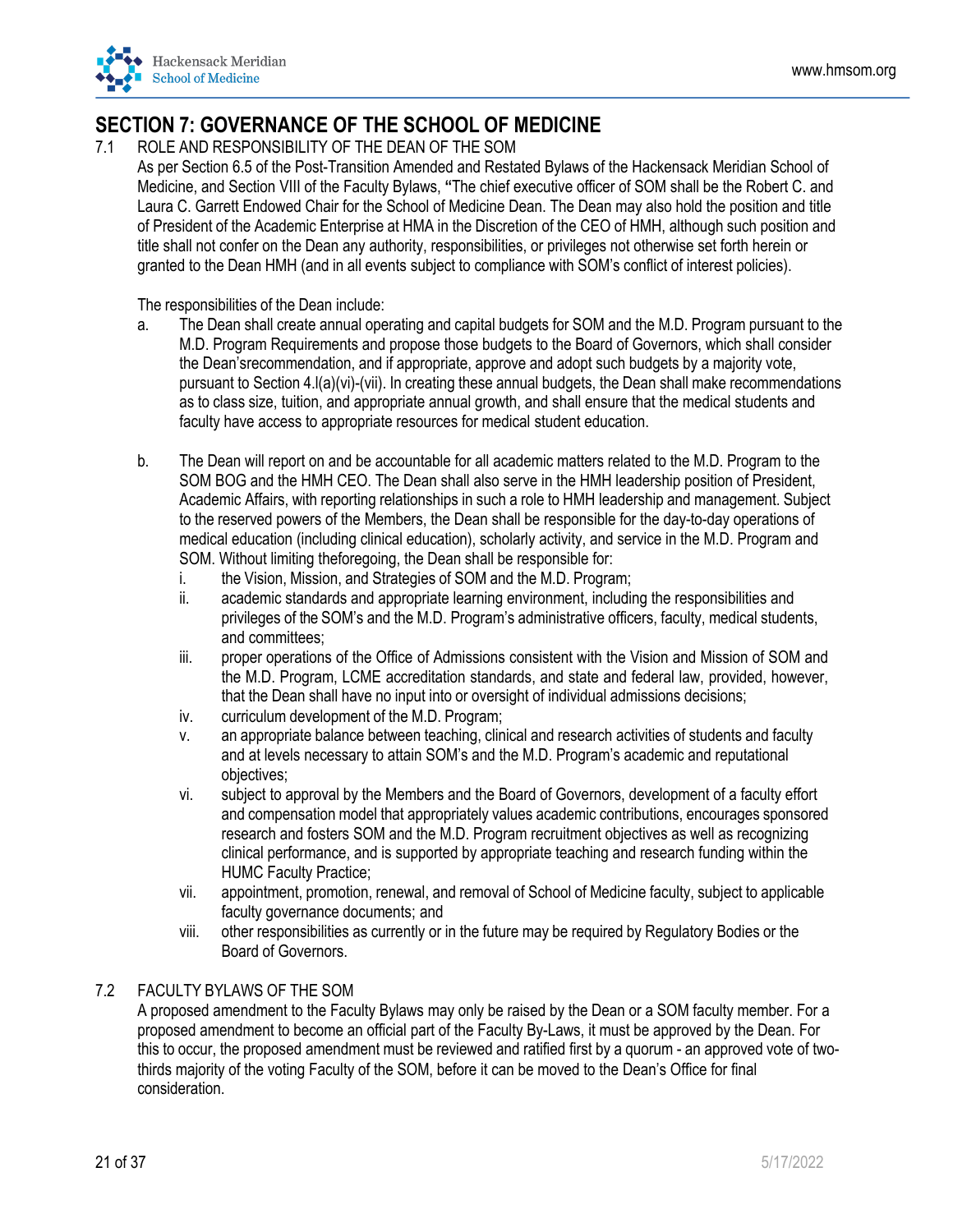

#### 7.3 SOM STANDING COMMITTEES AND MEMBERSHIP ON SOM STANDING COMMITTEES

The following elected and/or appointed standing committees and subcommittees (collectively, "committee" or "committees") of the SOM shall be established in the SOM. Each standing committee shall create bylaws to govern the activities and membership of the committee. Unless noted otherwise, SOM standing committees report to the Dean, who also approves their bylaws.

New SOM standing committees may be approved through the SOM Policy on Creation of New Standing Committees.

SOM standing committees are not committees of the Faculty Assembly. The Faculty Assembly has the right to form its own committees (as outlined in Section 7.4), provided that these do not overlap or conflict with the functions of the SOM standing committees.

For all standing committees, at a minimum, 50% of voting members constitute a quorum and the majority of those voting members must be faculty. However, each standing committee may define a quorum for their respective committee that is greater than 50% but cannot have a quorum that is less than 50% of voting members and the majority of voting members must still be faculty.

In voting on matters presented to SOM standing committees, committee members (including the Chair) must recuse themselves from votes in which they have a prior personal involvement or known conflict of interest. Unless noted below, or included as an *ex officio* member, SOM Department Chairs are excluded from service on SOM standing committees.

All committee members with the exception of those serving in an ex officio role, will serve three-year terms. Beginning in calendar year 2021, the committee terms will be staggered so that in any given year, one-third of the committee membership (including those who are elected or appointed) will be up for re-election or reappointment.

#### **1. Medical Education Committee**

#### a. **Responsibility**

The **Medical Education Committee ("MEC")** is responsible for making recommendations to the Dean regarding the design, implementation, management, assessment, and enhancement of the medical school curriculum. The MEC is responsible for the review of all its subcommittee reports and recommendations and votes on final decisions regarding all elements of the curriculum.

All curricular modifications will occur via the MEC and its curricular subcommittees. Proposals for changes to the curriculum may be suggested by faculty members, course/clerkship directors, and students. Facultymembers should approach the course/clerkship directors in the relevant department, who will then initiate the appropriate procedure through the Phase 1 Curriculum Subcommittee, Phase 2 Curriculum Subcommittee, Phase 3 Subcommittee, or the MEC. Faculty can also contact the Office of Medical Education to discuss ideas and proposed changes.

The MEC and its subcommittees supervise the educational program leading to the Doctor of Medicine (MD)degree. Changes to courses or clerkships that impact the SOM curriculum as described below must be reviewed and approved by the MEC or its subcommittees before implementation.

- i. The SOM has a horizontally and vertically integrated curriculum. Curricular changes at any level can impact the coherence of the curriculum and its integration. This procedure is promulgated to describe the scope of such issues, for which approval by the MEC and potentially the Dean is required.
- ii. Changes in the curriculum that require MEC (and potentially Dean or Associate Dean) approval include but are not limited to: changes to the Educational Program Objectives, major modificationsto a course or clerkship (e.g., changes in structure or duration of a course, or a substantial change that impacts another course, or impacts the relationship between courses).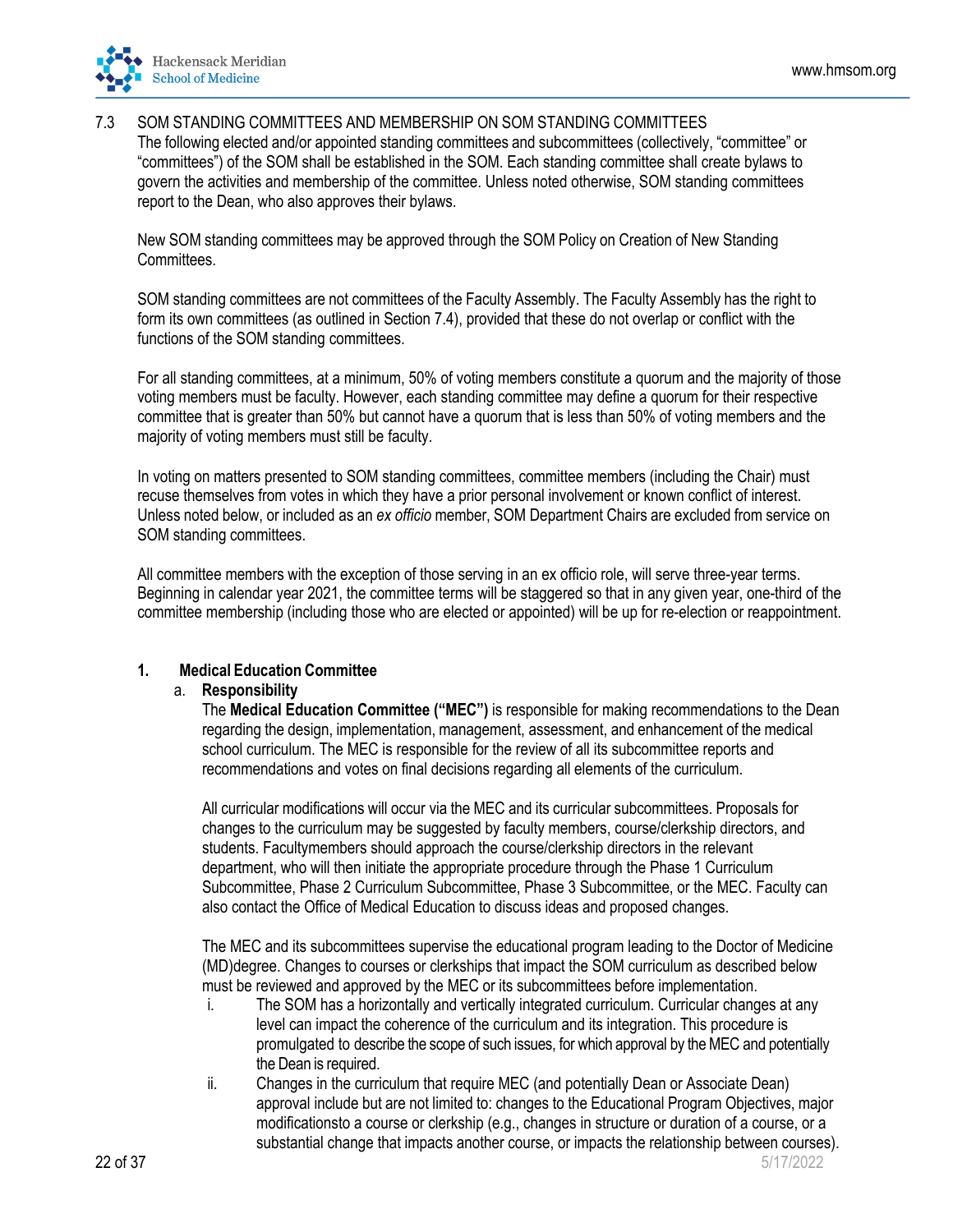

iii. Changes that require Phase 1 and 2 Curriculum Subcommittee approval: addition, deletion, or substantial change to the content in the course or clerkship-level objectives and/or significant alterations in the instructional or evaluation methods in the course or clerkship.

### b. **Membership**

The MEC is composed of nineteen (19) members, There are 15 voting members: seven (7) faculty members elected by the Faculty Assembly (distributed proportionally across Departmental clusters), a medical librarian appointed by the Vice-Dean for Academic Affairs, Chairs of Phase 1, Phase 2, Phase 3 subcommittees and IQI committee, three (3) student members elected by the Student Government Association and representing the second, third and fourth academic years, and four (4) non-voting members (Vice-Dean for Academic Affairs; Assistant Dean of Medical Education, Senior Associate Dean of Student Affairs and Wellbeing, one (1) student member elected by the Student Government Association representing the first academic year). In the event of a tie, the final vote goes to the Chair of the MEC.

All appointments are three-year renewable appointments, except for *ex officio* members. The MEC will meetmonthly and at such other times as set forth in the bylaws of the MEC. Department Chairs may not serve onthe MEC except by virtue of other *ex officio* appointments.

The Chair of the MEC is initially the Associate Dean of Medical Education, who will be considered a voting member until LCME Full Accreditation is achieved. This initial membership is actually 16 voting members and 4 non-voting members. Once the SOM achieves Full LCME Accreditation, the Chair will transition to a faculty member elected from the voting members of the MEC, at which time the Associate Dean of Education will become a non-voting member of the MEC, and the membership will be fifteen (15) voting members and five (5) non-voting members as described above

#### c. **Subcommittees**

There are three (3) subcommittees of the MEC. The subcommittees provide regular reports, as well as any recommendations for modifications for improvement or requests for significant curricular change to the MEC.

#### f. **Phase 1 Curriculum Subcommittee**

- The **Phase 1 Curriculum Subcommittee of the MEC ("Phase 1 Subcommittee")** is responsiblefor making recommendations to the MEC regarding the development, review, and enhancement of objectives, content, student workload, student performance, evaluations, and integration related to the Phase 1 curriculum.
- The Phase 1 Subcommittee is composed of 22 members. There are 18 voting members (seven Sciences/Skills/Reasoning [S/S/R] Course Directors, the Human Dimension Course Director, the Director of the Clinical Skills, the Health Systems Science Curricular Lead, one additional Longitudinal Curricular Lead from the Department of Medical Sciences appointed by the Associate Dean of Medical Education, the Problem-Based Learning Director, the Phase 2 and Phase 3 Subcommittee Chairs, the Assistant Dean of Medical Education, and three student members elected by the Student Government Association and representing the second, third, and fourth academic years). There are four non-voting members, including the Associate Dean of Medical Education, the Assistant Dean of Student Affairs and Wellbeing, the Director of Institutional Effectiveness and Assessment, and one elected student member representing the first academic year. All appointed S/S/R Co-Course Directors may attend the meeting but there will beonly one vote per course.
- The Chair of the Phase 1 subcommittee is elected from among the Phase 1 Course-Directors and Curricular Leads. The Phase 1 subcommittee will meet monthly and at such other times as set forth in the bylaws of the Phase 1 subcommittee.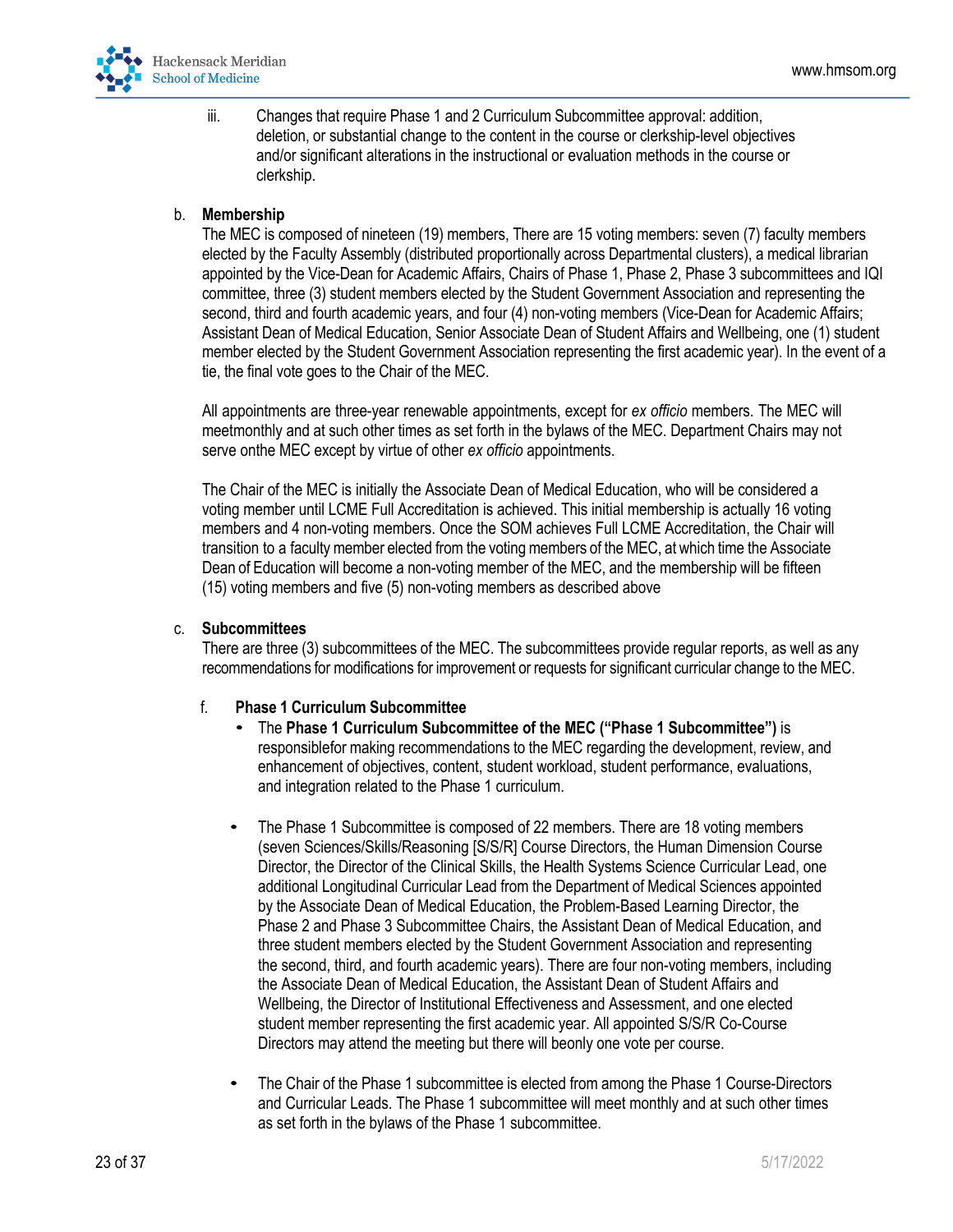

## g. **Phase 2 Curriculum Subcommittee**

- The **Phase 2 Curriculum Subcommittee of the MEC ("Phase 2 Subcommittee")** is responsible for making recommendations to the MEC regarding the development, review, and enhancement of objectives, content, student workload, student performance, evaluations, and integration related tothe Phase 2 curriculum.
- The Phase 2 Subcommittee is composed of 20 members. There are 16 voting members (eight Clerkship Directors, Human Dimension Course Director [or designee], Director of Clinical Skills [or designee], the Phase 1 and Phase 3 Subcommittee Chairs, the Assistant Dean of Medical Education, and three student members elected by the Student Government Association and representing the second, third, and fourth academic years. There are four non-voting members,including the Associate Dean of Medical Education, the Assistant Dean of Student Affairs and Wellbeing, the Director of Institutional Effectiveness and Assessment, and one student memberrepresenting the first academic year. If there are co-Clerkship Directors, all appointed Directorsmay attend the meeting but there will be only one vote per clerkship.
- The Chair of the Phase 2 Subcommittee is elected from among the Phase 2 Clerkship Directors and is a three-year appointment. The Phase 2 Subcommittee will meet monthly and at such other times as set forth in the bylaws of the Phase 2 Subcommittee.

## h. **Phase 3 Curriculum Subcommittee**

- The **Phase 3 Curriculum Subcommittee of the MEC ("Phase 3 Subcommittee")** is responsiblefor making recommendations to the MEC regarding the development, review, and enhancement of objectives, content, student workload, student performance, evaluations, and integration related tothe Phase 3 curriculum.
- The Phase 3 Subcommittee is composed of 14 members. There are 12 voting members (Associate Dean of Research and Graduate Studies, Associate Dean of the Medical Education Continuum, Associate Dean of Student Affairs and Wellbeing, representatives of the Phase 1 and Phase 2 Subcommittees elected by the subcommittees, a Faculty representative of the Research Committee [elected by the Research Committee], three Faculty members elected by the Faculty Assembly and representing clinical medicine, dualdegree programs and an at-large member, two student members elected by the Student Government Association and representing the third and fourth academic years, an appointed SOM graduate who previously completed the Core Curriculum in three years) and two nonvoting members (Associate Dean of Medical Education, Director of Institutional Effectiveness and Assessment).
- The Chair of the Phase 3 Subcommittee is the Associate Dean of Research and Graduate Programs until such time as the Charter Class has completed this Phase. Thereafter, the Chair of the Phase 3 Subcommittee will be elected by the committee members. All appointments are three-year renewable appointments, except for *ex officio* appointments. The Phase 3 Subcommittee will meet monthly and at such other times as set forth in the bylaws of the Phase 3 Subcommittee.

## **2. Appointments and Promotions Committee**

#### a. **Responsibility**

The Appointments and Promotions Committee ("APC") is responsible for making recommendations to theDean regarding all matters related to the appointment and promotion of faculty members of the SOM.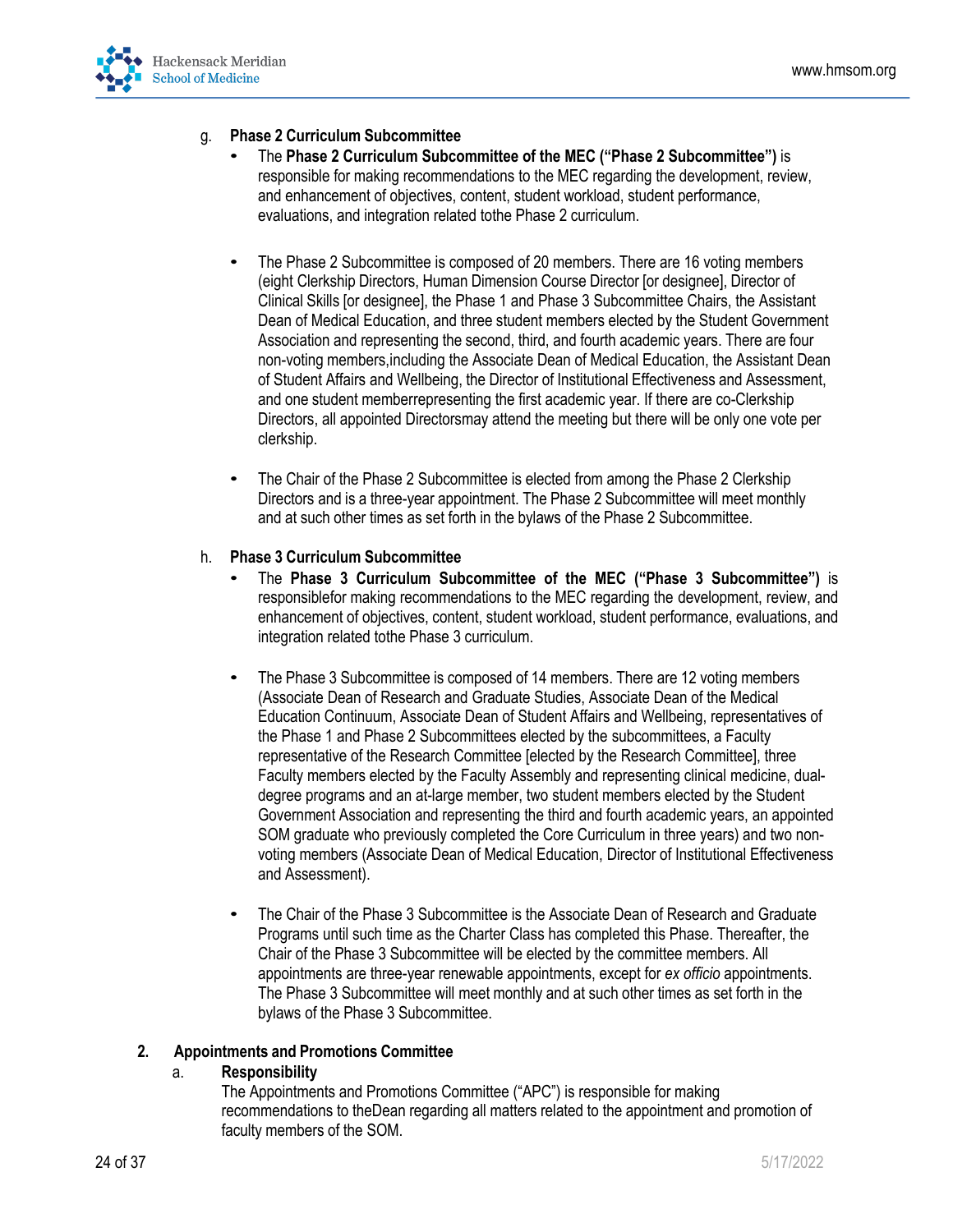

### b. **Membership**

The APC is composed of nineteen (19) members; there are 16 voting members (faculty members Associate Professor or Professor rank, elected by the Faculty Assembly and distributed proportionally across Departmental clusters; and three non-voting members (Associate Dean of Faculty; Associate Dean of Diversity and Equity, and the Chair of the APC). Department Chairs may serve on the APC.

The Chair of the APC is elected by the committee members and votes only in the event of a tie.

For the appointment of Clinical Assistant Professors, the APC Chair can make recommendations to the Dean without input from the APC.

The Chair and all members will serve a three-year renewable term. The APC will meet at least quarterly and at such other times as set forth in the policies and procedures of the APC Committee.

#### **3. Student Performance Review Committee**

## a. **Responsibility**

The Student Performance Review Committee ("SPRC") is responsible for reviewing and discussing theacademic standing of all enrolled students, including addressing deficits in academic performance and allegations of student breaches in professional behavior.

The SPRC makes recommendations to the Dean regarding a course of action for students who do not meet expectations in any aspect of the SOM curriculum, including allegations of student breaches in professional behavior.

#### b. **Membership**

The SPRC is composed of thirteen (13) members; 11 voting (six [6] elected faculty members elected by the Faculty Assembly distributed proportionally across Departmental clusters and five (5) faculty members appointed by the Dean of the SOM distributed proportionally across Departmental clusters), and two *ex officio* non-voting members (the Vice-Dean for Academic Affairs and the Associate Dean of Student Affairs and Wellbeing).

The Chair of the SPRC is elected from among the faculty members on the committee. The Chair and all members will serve a three-year renewable term. The SPRC will meet quarterly and at such other times as setforth in the bylaws of the SRPC Subcommittee.

A Course or Clerkship Director may not serve as a member of the SPRC and therefore may not run to be elected to membership on the SPRC. If a standing member of the SPRC is appointed to the role of course orClerkship Director, he or she must resign from their SPRC membership.

#### c. **Recusal**

A faculty member teaching in one or more courses may serve on the SPRC but must recuse him or herselffrom any recommendations and votes regarding a student for which they have taken an action that contributes to the adverse academic action being proposed against that student.

## d. **Subcommittees**

- f. There is one subcommittee of the SPRC, the **Student Professionalism Subcommittee ("SPS")**. TheSPS is responsible for making recommendations to the SPRC related to student breaches of professionalism.
- g. The SPS is composed of 11 voting members; 5 faculty appointed by the Dean, (one ethics expert, one medical science faculty, one mental health worker, one internal medicine/pediatrics/family medicine faculty member, and one other public health or medical professional); three faculty at large elected bythe Faculty Assembly; and 3 student members (one from 1st, 2nd and 3rd year classes). The chair is elected by the members of the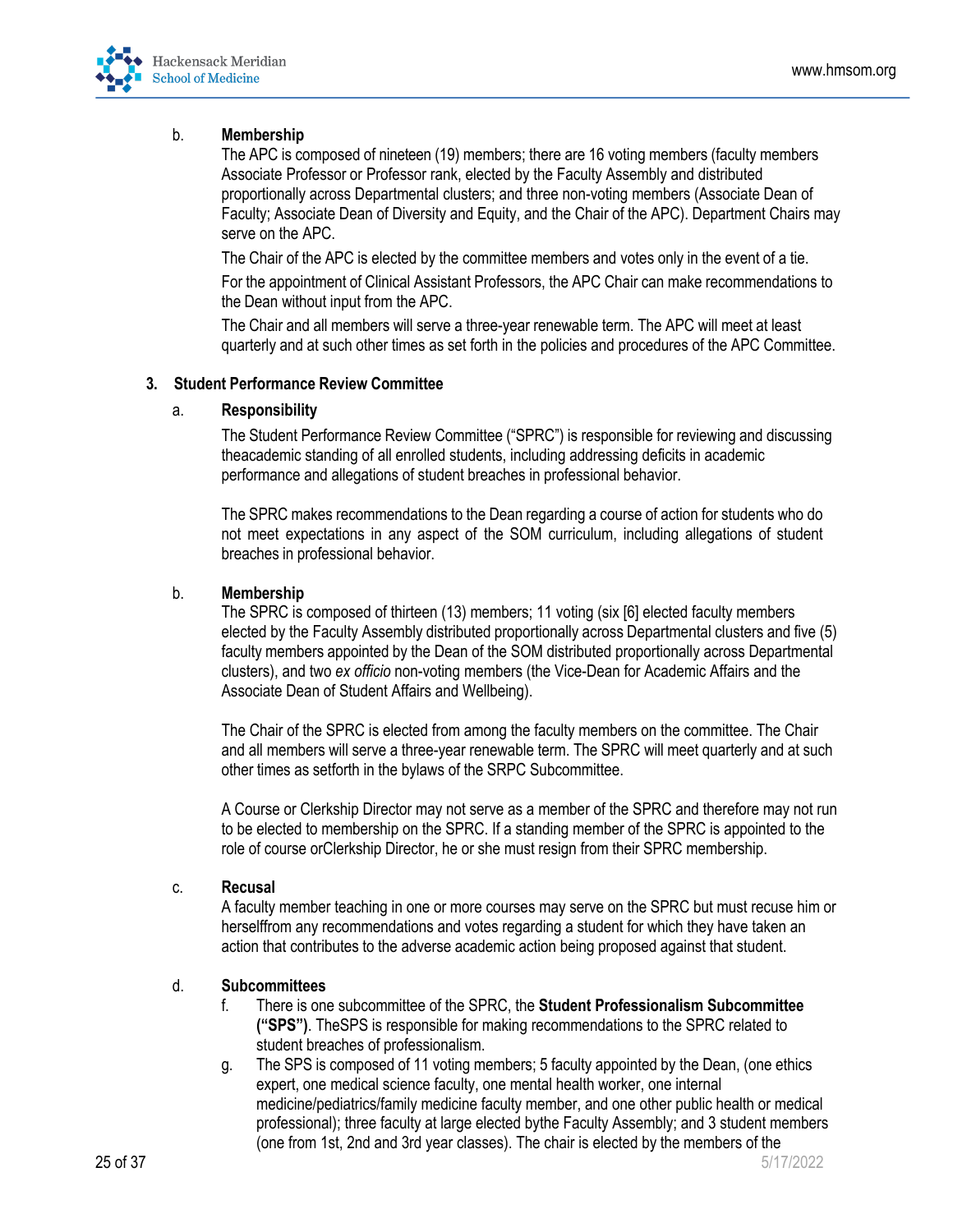

committee and serves a three-year term.

h. The Chair of the SPS is elected from among the faculty members on the subcommittee. The Chair andall members will serve a three-year renewable term. The SPS will meet at such times as set forth in thebylaws of the SPS.

## **4. Grievance Committee**

## a. **Responsibility**

The Grievance Committee, upon the Dean's request, is responsible for evaluating an allegation by any faculty member that an action taken by a SOM official or committee was a violation of provision(s) of the SOM Faculty Guide, Faculty Bylaws or action caused by an omission of restatement therein. The Grievance Committee is strictly advisory to the Dean. The final decision regarding an allegation by a faculty member of a violation is made by the Dean. The Grievance Committee does not have any jurisdiction over a claim concerning harassment or discrimination, institutional equity, violation of federal, state and/or local law.

## b. **Membership**

The Grievance Committee shall consist of six (6) voting members; the six voting members are elected by the Faculty Assembly distributed proportionally across Departmental clusters. Department Chairs may not serve on the Grievance Committee. The Chair of the Grievance Committee is elected from among and by the SOM Faculty members on the committee. The Chair and all members will serve a three-year renewable term. The Grievance Committee will meet when called to action by the Dean of the School of Medicine. The Committee Chair or their designee will otherwise convene the committee to discuss operations or prepare reports.

Membership shall be for three-years and staggered to ensure continuity. Faculty completing an elected term will be eligible for re-election for one consecutive elected term. After completing the second consecutive term, elected faculty are not eligible for re-election to the committee for a period of three years.

Quorum of the Committee shall be 50% of the voting members of the Committee. Actionable voting items require two-thirds consensus for affirmation. The Faculty Chair may attend meetings of the committee as an ex officio member without vote.

#### **Confidentiality:**

All deliberations of the Grievance Committee are, by nature, confidential.

Grievance Committee shall convene when:

#### **Grievance Review Request Accepted by the Dean**

If a faculty member feels all local remedy steps have been taken and not led to a satisfactory settlement of a problem, the faculty member may make a formal request in writing to the Dean requesting review of the problem by the Grievance Committee. If approved by the Dean, the request for review of the concern will be forwarded to the Grievance Committee. The committee will investigate and interview parties as needed, not limited to the aggrieved faculty member. This is not a legal forum and legal representation is not permitted by any party interviewed.

#### **Grievance Committee Review Request from the Dean**

Alternatively, the Dean, with consent of the faculty member, may refer an issue to the Grievance Committee for expanded consideration and recommendations.

The Grievance Committee shall decide the merits of the complaint or issue and where appropriate, recommend in favor of the aggrieved faculty or recommend remedial actions or sanctions. All findings and recommendations by the Grievance Committee shall be decided by a vote of two-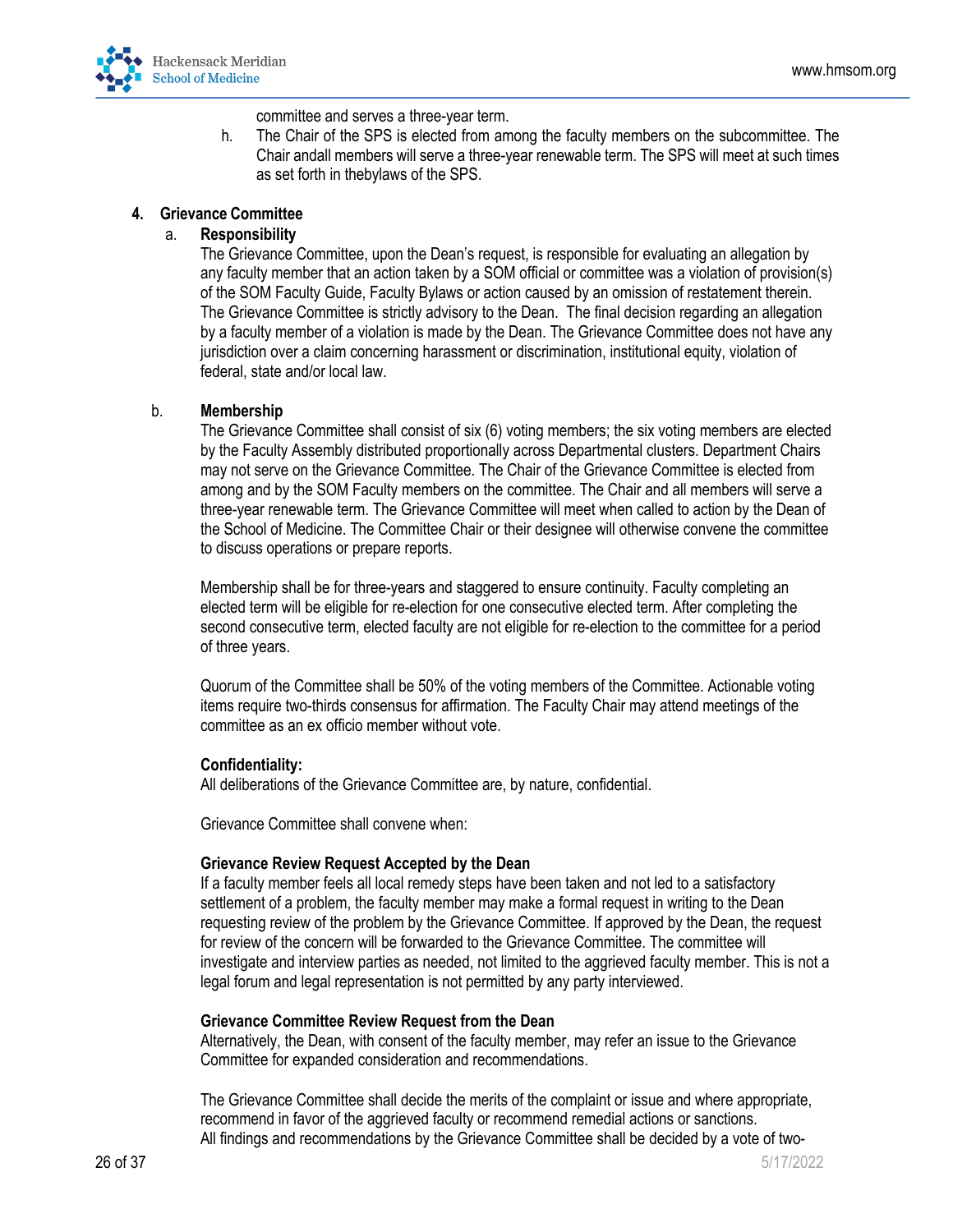

thirds of the members of the Grievance Committee.

#### **Notice of Grievance Committee Findings:**

The Chair of the Grievance Committee shall, within 30 days of committee activation, send to the aggrieved faculty and the Dean a written report describing the Grievance Committee's findings and recommendations. The Chair of the Grievance Committee or his or her designee shall reduce to writing the findings and recommendations of the Grievance Committee and send the report to the aggrieved faculty and Dean including the facts upon which the Committee's decision is based. The report will be signed by the Grievance Committee members. The Grievance Committee's findings will be reviewed and acted on by the Dean. The Dean may then summarily act or consult other parties (e.g., Department Chair) before making a final consideration or action.

In the event that the Grievance Committee cannot reach two-thirds consensus for final vote, the report to the aggrieved faculty and Dean will state the Deadlock vote.

In case of a Deadlock committee vote, the Dean will then consider a Summary Action, referral for further review by the Dean's Cabinet or formation of an ad hoc committee.

#### **5. Nominations and Elections Committee**

#### a. **Responsibility**

The **Nominations and Election Committee (NEC)** is responsible for managing the elections of faculty members to SOM committees, as well as to any SOM offices requiring the election of SOM faculty members.

#### b. **Membership**

The NEC is composed of six (6) voting members elected by the Faculty Assembly distributed proportionally across Departmental clusters. Department Chairs may not serve on the Nominations and Election Committee.

Members of the Nominations and Election Committee will serve a three-year renewable term. The NEC will meet at such times as set forth in the bylaws of the NEC.

#### **6. Admissions Committee**

#### a. **Responsibility**

The Admissions Committee is responsible for establishing and reviewing admission requirements for the SOM and for reviewing, interviewing, and selecting applicants for admission to the SOM. The Admissions Committee is independent of the Dean and does not report to her or him. The Admissions Committee members will ensure that the SOM selects those students with academic qualities that will allow for success in their medical studies, as well as attributes and experiences that will result in a skilled and empathic physician with a high degree of professionalism and strong communication skills. The goal of the members, through the work on this committee, is to admit students who will make positive contributions to the educational environment, the field of medicine, and the health care system.

#### b. **Membership**

The Admissions Committee is composed of twenty-five (25) members, of which 20 are voting. The 20 voting members are those nominated by their peers who complete a statement of interest and are then vetted and appointed by the Associate Dean of Admissions along with the Assistant Dean(s) of Admissions.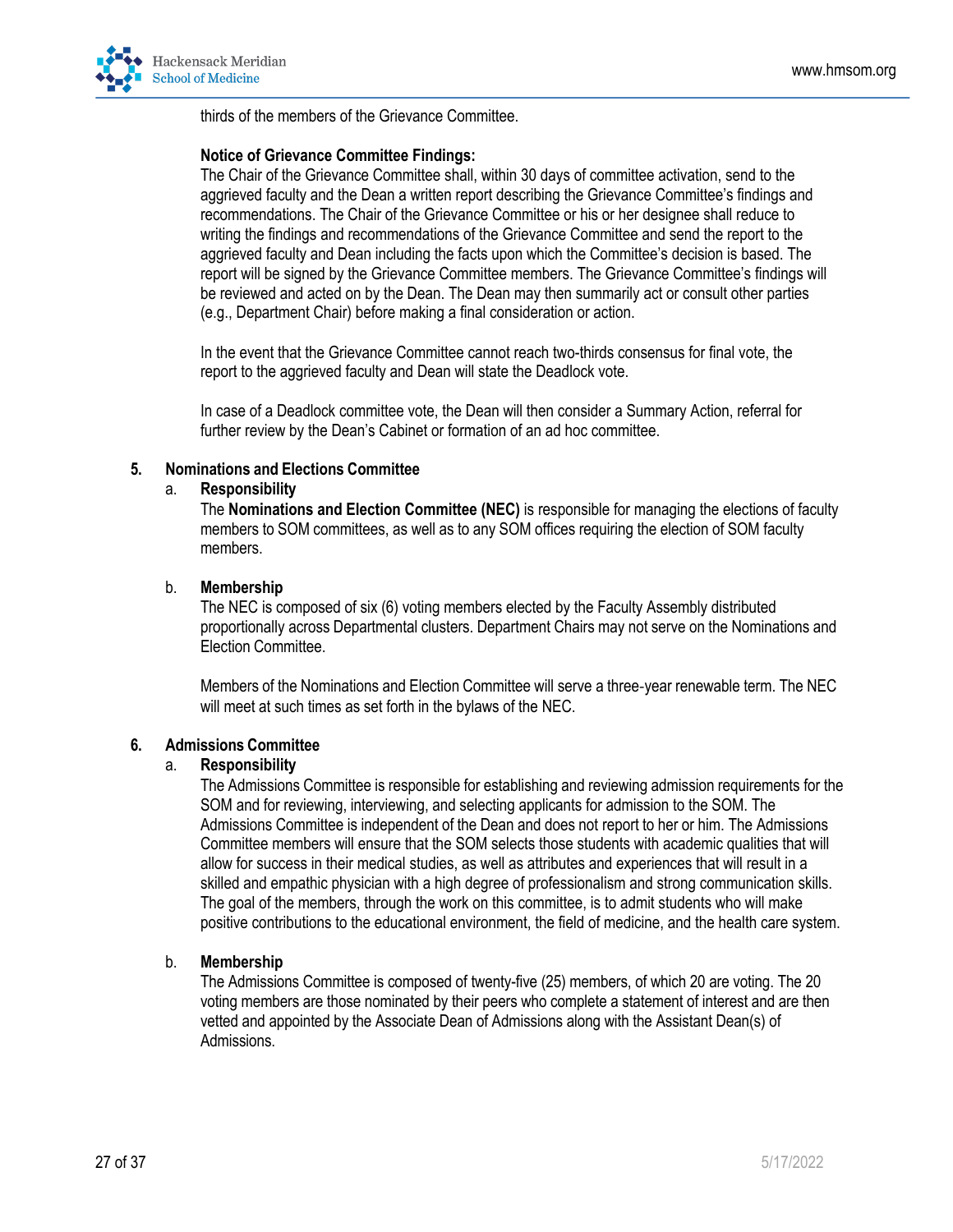

There are 20 voting members of the Committee:

- 1. Sixteen (16) faculty members distributed across departmental clusters
- 2. Two (2) student members elected by their peers
- 3. Two (2) community members actively engaged in HMSOM

There are five (5) ex-officio, non-voting members of the committee:

- 1. Senior Associate Dean of Student Affairs and Well Being (or designee)
- 2. Senior Associate Dean of Diversity, Equity, and Inclusion (or designee)
- 3. Associate Dean of Admissions
- 4. Two (2) Assistant Deans of Admissions

The Chair of the Committee, the Assistant Dean of Admissions, votes only in the event of a tie. In the event that the Chair (the named Assistant Dean) is unable to attend the meeting, the other Assistant Dean serves as the Chair.

There is an internal advisory subcommittee that includes the Associate and Assistant Deans of Admissions, the Senior Associate Dean of Student Affairs and Wellbeing, the Senior Associate Dean of Diversity, Equity, and Inclusion, the Director of Admissions, two members of the Admissions Committee elected by the full committee, and the Director of Institutional Effectiveness and Assessment.

The internal advisory subcommittee annually reviews the admission criteria and process. If changes are necessary, the subcommittee makes recommendations to the full Admissions Committee. Data and feedback from HMSOM committees form the basis for such recommendations. The correlation will be analyzed between the academic background of the admitted students and their performance in the Phase 1 curriculum and on both the formative National Board of Medical Examiners Comprehensive Basic Science Exam and the passing rate on Step 1. The subcommittee also reviews data related to diversity metrics and/or the state of the learning environment when formulating these annual recommendations. The types of recommendations the subcommittee may make include, but are not limited to, changes to the pre-medical course requirements listed in the admission materials, or the application and admission processes.

All appointments are three-year renewable appointments, except for ex officio appointments. Candidates for membership on the committee may be nominated by members of the Faculty Assembly during the annual election cycle. Final determinations as to which nominated individuals are seated on the committee will be made by the Chair of the Admissions Committee as per the bylaws of the committee.

The Admissions Committee will meet at least monthly and at such other times as set forth in the bylaws of the Admissions Committee.

#### c. **Subcommittees**

There is one subcommittee of the Admissions Committee; the Internal Advisory Committee. Membership includes the Assistant Dean of Admissions, the Associate Dean of Student Affairs and Wellbeing, the Associate Dean of Diversity and Equity, the Director of Admissions, the Director of Institutional Effectiveness and Assessment, and two members of the Admissions Committee elected by the full committee.

The Internal Advisory Subcommittee annually reviews the admission criteria and process. If changes are necessary, the subcommittee makes recommendations to the full Admission Committee. Data and feedbackfrom other SOM committees form the basis for such recommendations.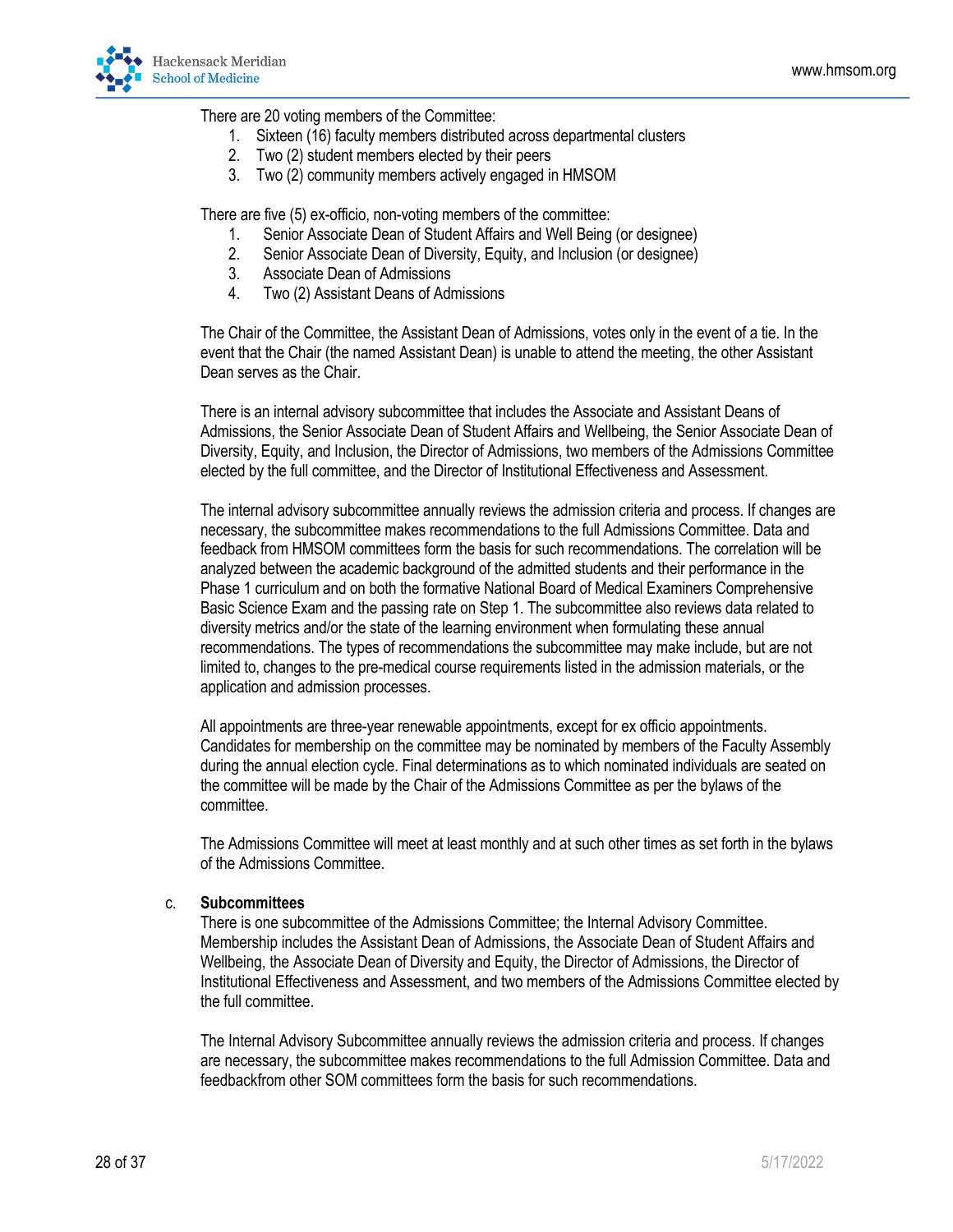

## **7. Research Committee**

## a. **Responsibility**

The Research Committee is responsible for oversight, support, and making recommendations to the Dean for the SOM research enterprise. The Research Committee responsibilities include

- f. Oversight of policies and procedures related to research and associated infrastructure,
- g. Encouraging and supporting research activities among faculty and students,
- h. Assuring compliance with regulatory requirements and safety mandates,
- i. Promoting grant proposal submission,
- j. Identification and support of pharmaceutical/industrial/biotechnology partnerships,
- k. Support of team-based, collaborative, interdisciplinary, and inter-professional approaches to researchand project funding,
- l. Coordination with institutional technology transfer/innovation offices to assure intellectual property protection, management, and development,
- m. Identification of areas of research strength and assigning of resources, and
- n. Working with HMH and the SOM to identify duplicative and or missing services, core facilities, and related policies and procedures.

## b. **Membership**

The Research Committee is composed of ten (10) voting members that includes six (6) faculty members elected by the Faculty Assembly distributed proportionally across Departmental clusters, an Institutional Research Officer appointed by the Dean of the SOM, and the Vice-Dean for Research and Medical Sciences, the President of Academic Research and Innovation for Hackensack-Meridian Health Network, and one (1) member from the IHS campus with demonstrated interest in interprofessional research appointed by the Dean of the SOM. Department Chairs may serve as elected committee members.

The Chair of the Research Committee is the Associate Dean of Research and Graduate Programs. All appointments are three-year renewable appointments, except for *ex officio* and resident/fellow appointments. The Research Committee will meet at least three (3) times per year, and at such times as set forth in its bylaws.

#### **8. The Diversity, Equity, and Inclusion Committee**

#### a. **Responsibility**

Responsibilities of the Diversity, Equity, Inclusion Committee include:

- f. developing and maintaining a diversity database to establish data integral to sustaining effective recruitment, retention, and professional development of underrepresented students, faculty, and staff;
- g. ensuring that policies and procedures regarding diversity, inclusion, and equity in the SOM areconsistent with those of HMH and the mission and vision of the SOM;
- h. fostering the development of personal attributes in employees and students of the SOM thatare necessary to achieve its mission;
- i. encouraging and supporting culturally relevant scholarly activities that acknowledge and respect systems of healing that emerge from different traditions;
- j. providing a culturally competent, inclusive, and respectful environment; and
- k. developing and/or recommending policies and programs to continue to grow a culture of diversity, inclusion, and pluralism in the SOM, and in collaboration with the Office of Cultural Diversity at HMH.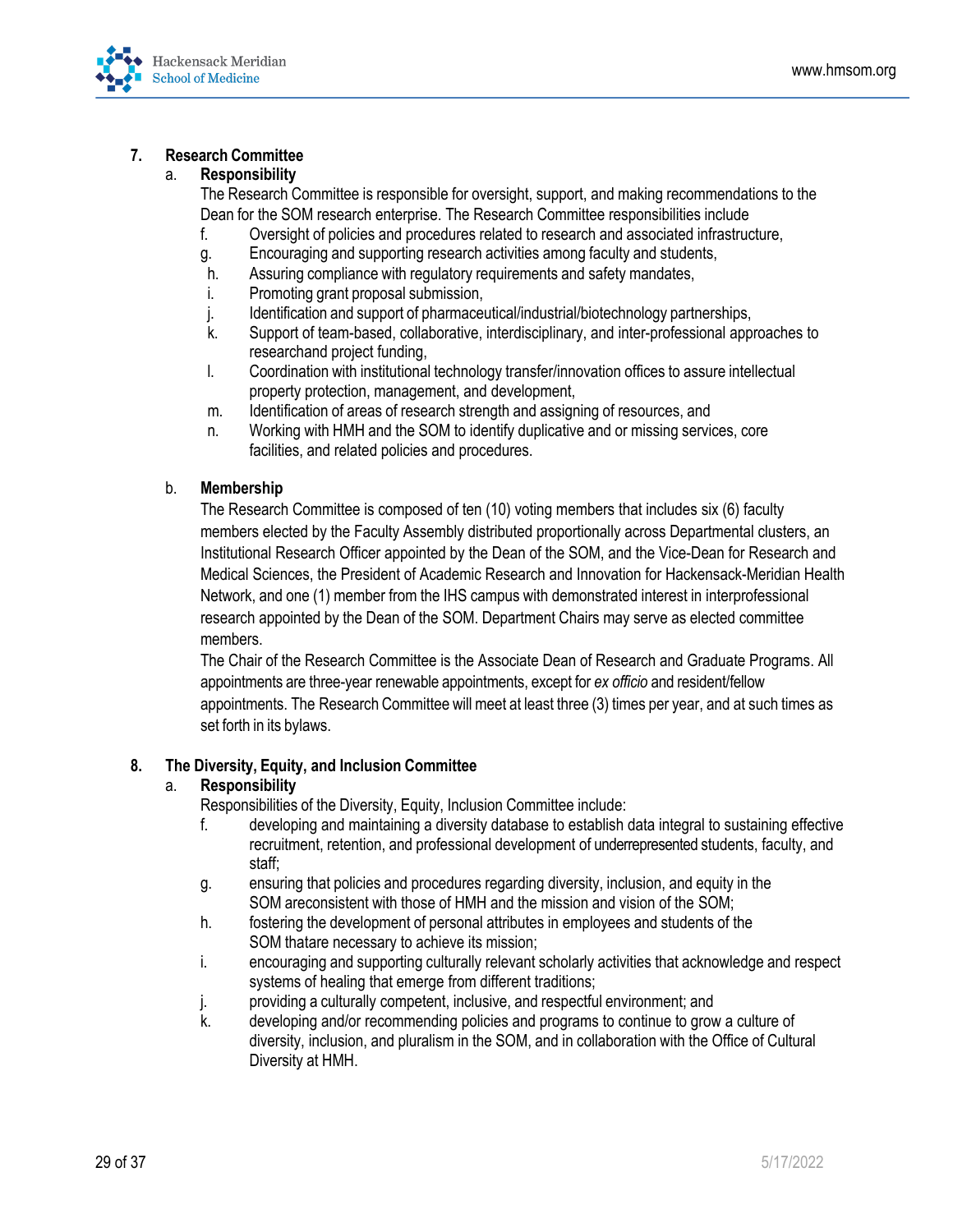

#### b. **Membership**

The Diversity, Equity, and Inclusion Committee is composed of fifteen (15) voting members. The fifteen members include six (6) faculty members elected by the Faculty Assembly distributed proportionally across Departmental clusters, the Dean of the SOM, the Senior Associate Dean of Diversity, Equity, and Inclusion, the Associate Dean of Faculty, the Assistant Dean of Admissions, the Human Dimension Course Director, a representative from the HMH Office ofCultural Diversity appointed by the Dean of the SOM, and four (4) students elected by the Student Government Association. Department Chairs may serve as elected committee members. The Chair of the Diversity, Equity, and Inclusion Committee is the Senior Associate Dean of Diversity, Equity, and Inclusion. All appointmentsare three-year renewable appointments, except for *ex officio* and resident/fellow appointments. The Diversity, Equity, and Inclusion Committee will meet quarterly and at such times as set forth in the bylaws of the Diversity, Equity, and Inclusion Committee.

## c. **Subcommittees**

There is one subcommittee of the Diversity, Equity, and Inclusion Committee; the Community Advisory Board. It ischaired by a community member appointed by the Dean and meets quarterly.

The Community Advisory Board of the Diversity, Equity, and Inclusion Committee is committed to fostering open communication between the SOM and its surrounding communities. Membership will consist of elected officials or their representatives, leaders of civic and religious organizations and community associations, neighborhood activists, and individuals representing the SOM.

Community Advisory Board meetings will consist of SOM staff leaders making presentations on topics including school infrastructure, funding issues, and health care public policy trends. A standing agenda item will be the status of the Human Dimensions Course of the SOM, which will take place in the community. In addition, a presentation about a specific health topic affecting residents and the local community also is made by one of the SOM directors or researchers.

Community Advisory Board members are given the opportunity to ask questions and raise concerns about how specific projects and conditions may affect communities served by the SOM. The goal is to create an ongoing dialogue that helps to prevent conflicts and ensures a smooth relationship between the SOM and itsneighboring communities.

## **9. Institutional Quality Improvement Committee (IQI)**

#### a. **Responsibility**

The four core responsibilities of the IQI are to:

- f. monitor compliance to accreditation standards (LCME, Middle States Commission on Higher Education);
- g. review, recommend action, and monitor evaluation and assessment data for all aspects and actions of the SOM;
- h. monitor and advise if the SOM is achieving its educational and strategic plan goals; and
- i. promote, support, and/or implement Quality Improvement (QI) projects/activities.

#### b. **Membership**

There are fifteen (15) members on the committee, fourteen of whom are voting. The Dean is nonvoting except in the event of a tie. There are three (3) elected members representing different clusters, who serve three-year, renewable terms. All other members are *ex officio*, including Dean of SOM; the Assistant Dean of Admissions; Associate Dean of Faculty; Associate Dean of Finance and Operations; Associate Dean of Medical Education; Associate Dean of Student Affairs and Wellbeing; Associate Dean of Diversity and Equity; Associate Dean of Research and Graduate Studies; Director of Instructional and Curricular Design; Director of Clinical Skills; and the Director of Institutional Effectiveness and Assessment. Changes in membership must be approved by the Dean. The IQI is chaired by the Director of Institutional Effectiveness and Assessment.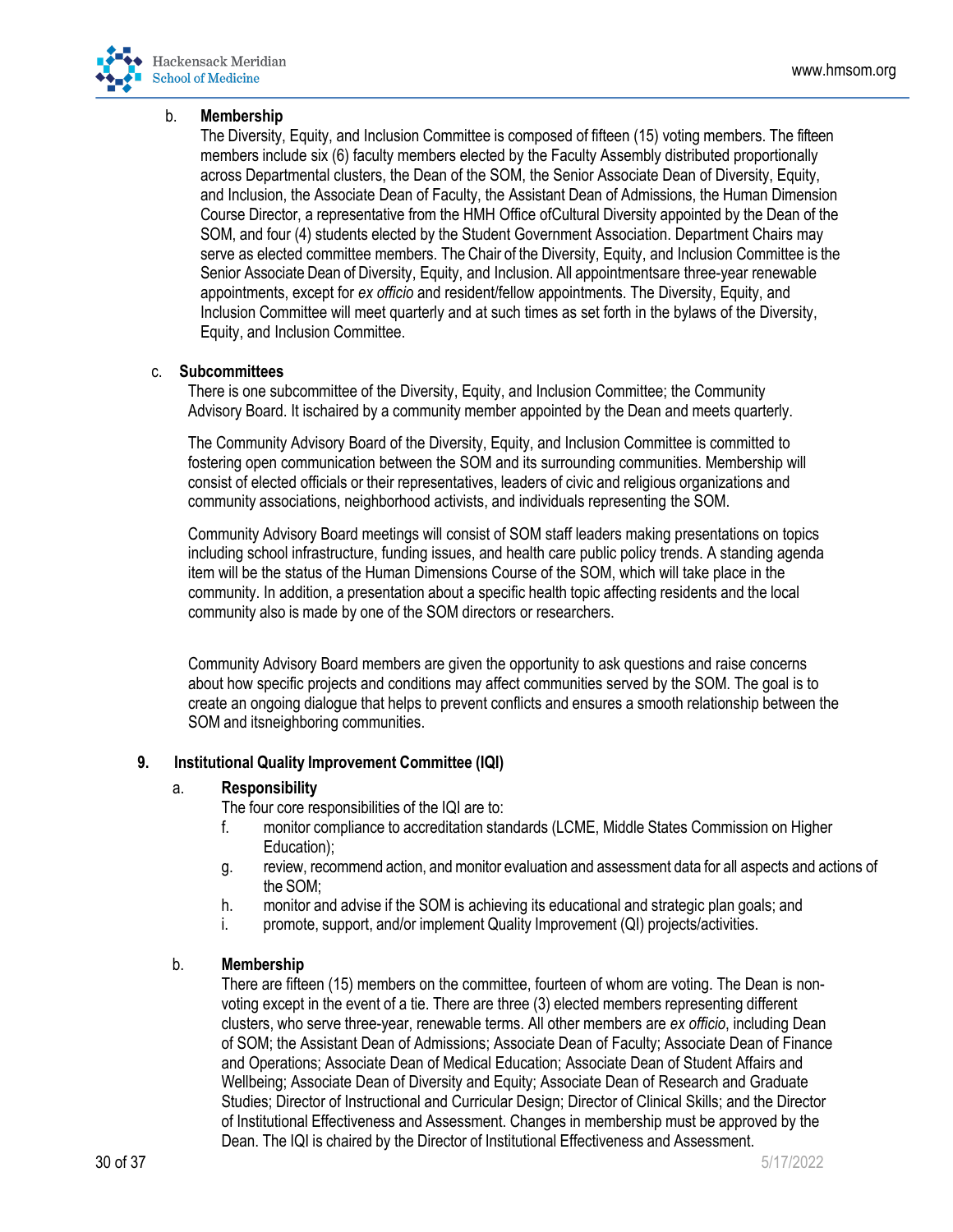

## **10. Data Governance Committee**

## a. **Responsibility**

The Data Governance Committee provides oversight and stewardship for the protection of access to and best use of all data at the SOM, including student demographics, academic learning and outcomes data, curricular data, and administrative data. This committee reports to the Dean of the SOM.

## b. **Membership**

The Data Governance Committee has nineteen (19) members; thirteen (13) voting members and four (4) alternates within their units, including three (3) faculty members elected across clusters (medical sciences, surgical, and hospital departments clusters); the Dean of the SOM; Assistant Dean of Admissions, Director Of Admissions, Associate Dean of Faculty, Director of the Office of Faculty Affairs, Associate Dean of Finance andOperations; Associate Dean of Medical Education, Assistant Dean of Medical Education, Director Institutional Effectiveness and Assessment, Manager of Assessment Information Systems; Associate Dean of Research and Graduate Studies, Associate Dean of Student Affairs and Wellbeing, the HMH Associate Chief of Information Science, and the HMH Associate Chief of Data Science The committee will meet monthly. The DataGovernance Committee is chaired by the Assessment Information Systems Manager.

## **11. Policy and Governance Committee**

## a. **Responsibility**

The Policy and Governance Committee represents the faculty for all governance and policy-making processes of the SOM. It is charged with representing all faculty and serving as the primary communication venue and liaison committee between faculty and administration for all policy and governance processes within faculty purview. Changes in SOM policies, new proposed policies, or relevant governance issues will be communicated to the Policy and Governance Committee by the Dean or other administrators. The Policy and Governance Committee will share the information in the Faculty Assembly for feedback, recommendations to the Dean and the Dean's Cabinet, and a faculty vote as appropriate. Proposed revisions to existing policies or governance issues brought forward by the Faculty Assembly will be communicated to the Dean and the Dean's Cabinet by the Policy and Governance Committee for their input and feedback.

## b. **Membership**

The Policy and Governance Committee, which reports to the Dean, consists of five (5) voting members, plus the Associate Dean of Faculty (ex officio, non-voting) and the Dean (ex-officio, non-voting). The five (5) voting faculty members are: Chair, Faculty Assembly; Vice-Chair, Faculty Assembly; Immediate past-chair, Faculty Assembly; and two (2) at-large faculty members elected by the Faculty Assembly (one [1] clinical and one [1] non-clinical).

## c. **Meetings**

The Policy and Governance Committee will meet quarterly, at a minimum, and more often as appropriate and needed.

## **12. Faculty Assembly and Officers**

- a. Membership of the Faculty Assembly of the SOM shall consist of those holding appointments as Core Faculty, as defined in the Faculty Guide, in the ranks of Instructor, Assistant Professor, Associate Professor, and Professor. Clinical Assistant Professors are non-voting members and may not serve on a committee.
- b. The Faculty Assembly is free to create such officers and agencies (e.g., committees, task forces) as it deems appropriate to promote the interests of Faculty, provided that the role of these officers and agencies do not conflict or overlap with existing roles or standing committees of the SOM. The officers and agencies shall be elected to function in accordance with the Faculty Bylaws, and must, in all announcements and publicity, be clearly identified as officers and/or agents of the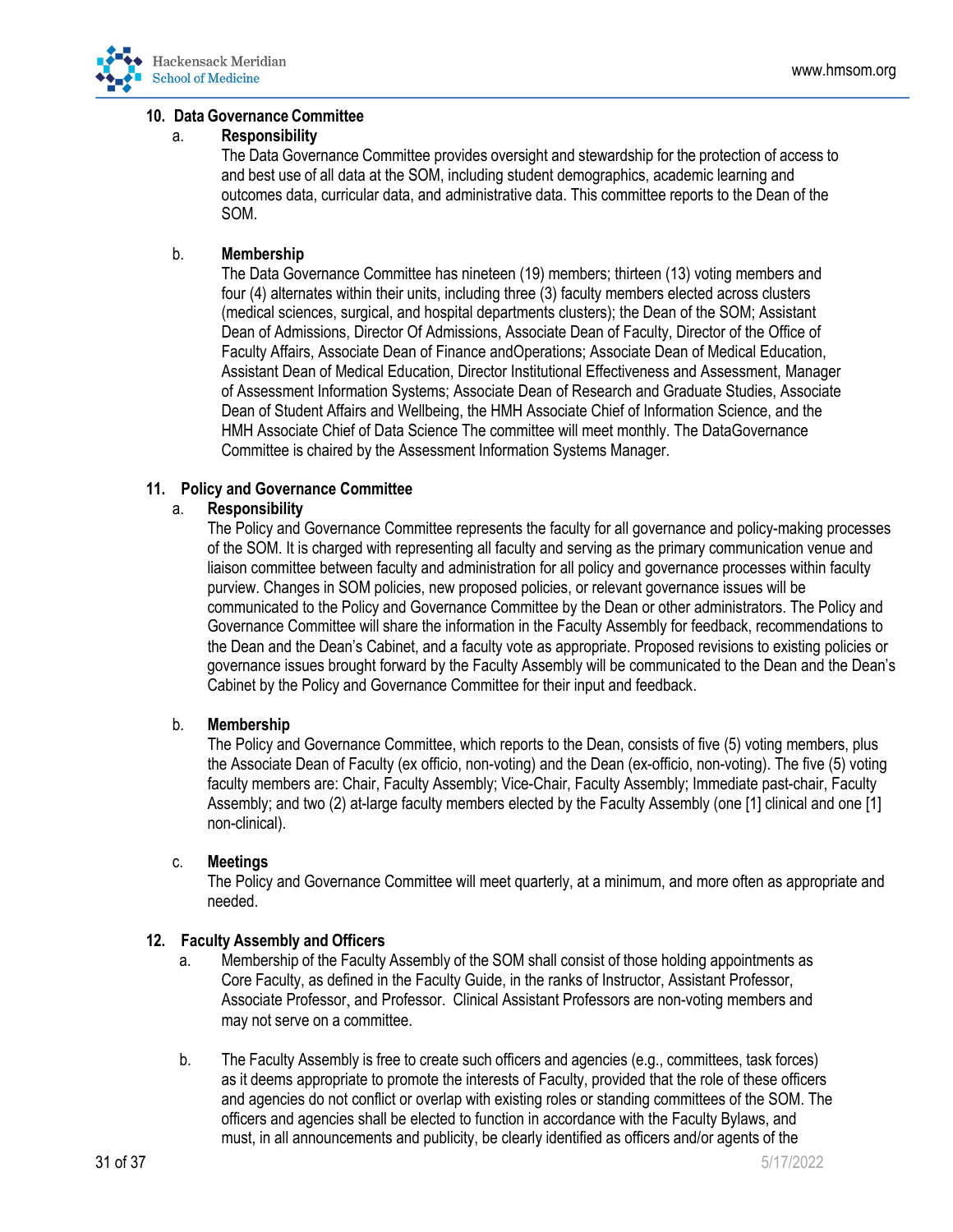

Faculty Assembly.

- c. The positions of Chair and Vice-Chair of the Faculty Assembly are filled by candidates elected by the Faculty Assembly to serve a term of two years. These officers shall be selected and function in accordance with the Faculty Bylaws, and in all announcements and publicity, be clearly identified as officers of the Faculty Assembly.
- d. Nominations for the positions of Chair and Vice-Chair of the Faculty Assembly shall be solicited in April of the year in which there will be an election by the current Faculty Assembly Chair. Voting shall be conducted by secret ballot following the April meeting of the Faculty Assembly and before the May meeting. The newly elected Chair and Vice-Chair shall assume their positions after the June meeting.
- e. The position of Immediate Past-Chair of the Faculty Assembly will be an ex-officio voting officer of the Faculty Assembly.
- f. The Faculty Assembly will meet on a regular basis as determined by the SOM Faculty Bylaws. Attached in Appendix A.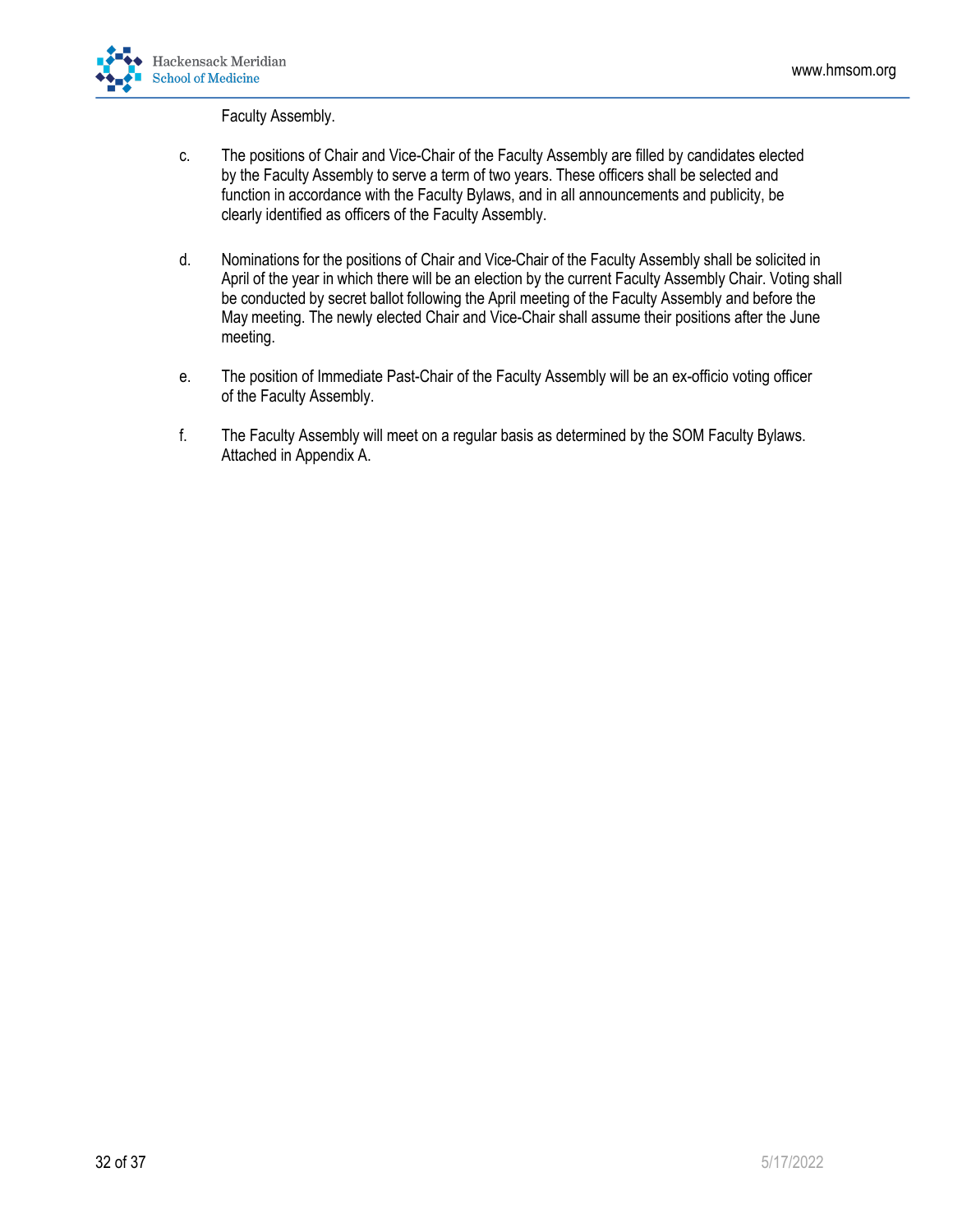<span id="page-32-0"></span>

## **SECTION 8: FACULTY GUIDE APPROVAL, AMENDMENTS, AND SEVERABILITY**

- 8.1 APPROVAL OF FACULTY GUIDE
	- a. Prior to its approval by the Dean, the Faculty Assembly will have the right to review the SOM FacultyGuide and provide suggestions for revisions. Final approval of the SOM Faculty Guide must be obtained from the Dean of the SOM.
	- b. Every two years, the Faculty Guide will be reviewed by an *ad hoc* subcommittee which includes the Faculty Assembly President, who will appoint the other eight (8) members (including two SOM Chairs appointed by the Dean). At this time amendments, additions and/or deletions may be proposed. The Faculty Assembly will have the right to review and comment on the proposed revisions.

## 8.2 AMENDMENTS TO THE FACULTY GUIDE

A proposed amendment to the SOM Faculty Guide may only be raised by either the Dean, or a member of the SOM Faculty Assembly. For a proposed amendment to become an official part of the Faculty Guide, it must beapproved by the Dean (in consultation and collaboration with the HMH CEO). For this to occur, any proposedamendment that does not also require revision of the Faculty Bylaws must be reviewed and ratified first by an approved vote of one-half plus one of the voting members of the SOM Faculty Assembly. If accepted, the amendment terms must be memorialized in writing before it can be moved to the Dean for final consideration be appended to this document until the next printed version is distributed to all relevant parties. Final approval of amendments of the Faculty Guide must be obtained from the Dean and the HMH CEO.

## 8.3 SEVERABILITY OF THE FACULTY GUIDE

If any provision of this Faculty Guide is held unenforceable, then such provision will be modified to reflect the parties' intention. All remaining provisions of the Faculty Guide shall remain in full force and effect.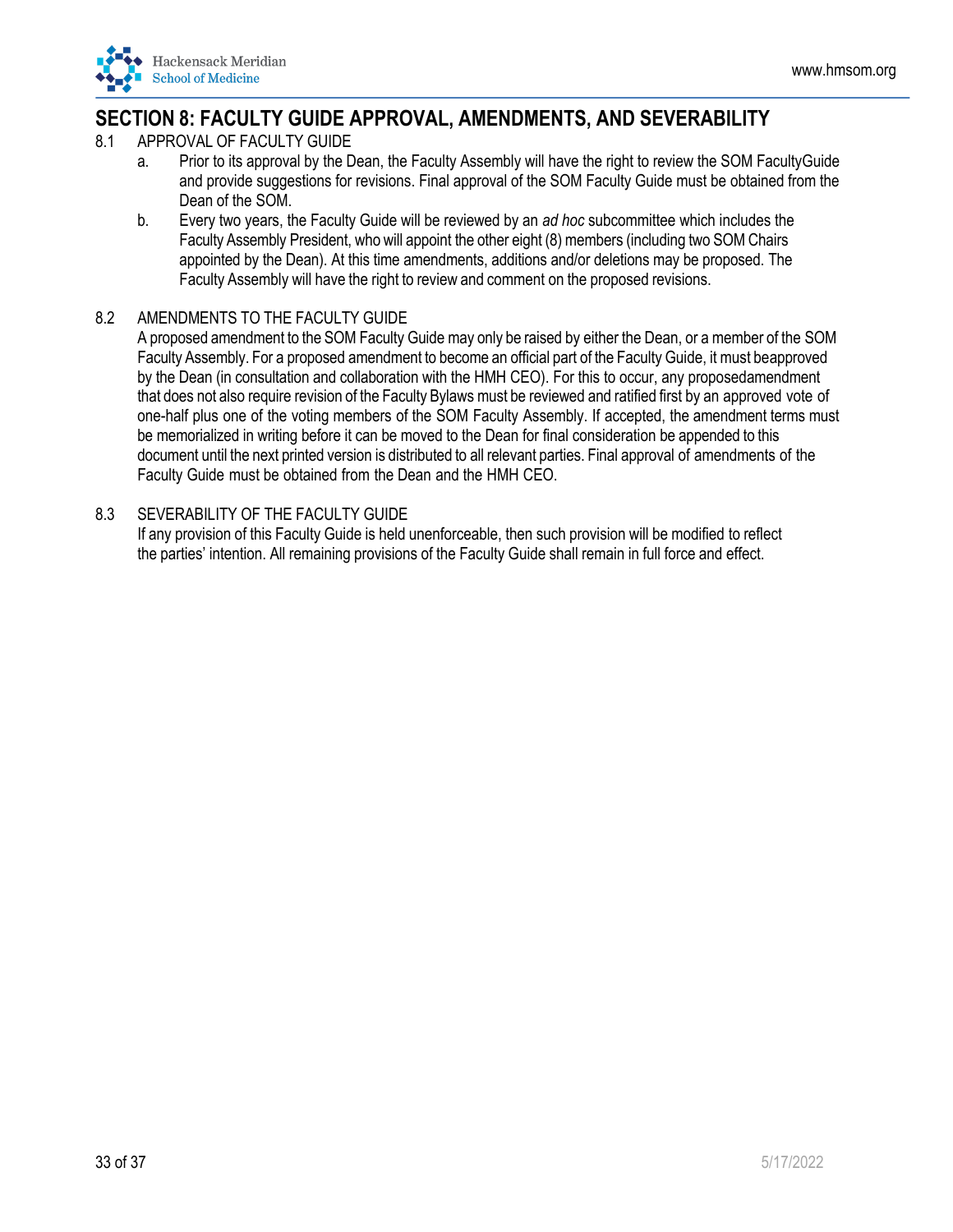<span id="page-33-0"></span>

## **APPENDIX A: HACKENSACK MERIDIAN SCHOOL OF MEDICINE BYLAWS FOR THE GOVERNANCE OF THE FACULTY ASSEMBLY OF THE SCHOOL OF MEDICINE (SOM FACULTY BYLAWS)**

### **SECTION I: NAME**

The name of the organization is "The Faculty Assembly" (hereinafter referred to as "Faculty Assembly") of the Hackensack Meridian School of Medicine (hereinafter referred to as "School" or "SOM"). Members of the Faculty Assembly are hereinafter referred to as "Members" or "the Membership."

### **SECTION II: PURPOSE**

The purpose of the Faculty Assembly is to provide faculty input and voice, consistent with shared governance, regarding both academic and non-academic matters of relevance to the SOM.

## **SECTION III: MEMBERSHIP**

Membership in the Faculty Assembly of the SOM shall consist of those holding appointments as Core Faculty as defined in the Faculty Guide in the ranks of Instructor, Assistant Professor, Associate Professor, and Professor, as well as those who have been hired to serve in a Faculty position that is eligible for ranking but whose rank has not yet been assigned. Clinical Assistant Professors may serve on SOM standing committees/subcommittees with the right to vote as members of the committees/subcommittees.

#### **SECTION IV: FACULTY OFFICERS**

**Article 1:** A Chair and Vice-Chair of the Faculty Assembly shall be elected from the Faculty for a term of two years. The election should take place after the regularly scheduled Spring meeting of the Faculty Assembly. In the event of a change in officers due to the resignation or absence of an elected individual, the Nominations and Elections Committee will conduct an election within 30 days.

**Article 2:** The duties of the Chair of the Faculty Assembly shall be:

- A. To prepare and distribute to the Faculty the agenda for the meetings of the Faculty Assembly.
- B. To preside over meetings of the Faculty Assembly.
- C. To distribute provisional meeting minutes (i.e., minutes that have not been approved by the Faculty organization) to the Faculty Assembly at least one week in advance of meetings and post them on the Faculty Assembly's online page as "unapproved minutes."
- D. To distribute a copy of approved minutes to the Dean and post a copy on the Faculty Assembly online page within one week of the meeting.
- E. To conduct such correspondence as may be necessary for transmitting any action taken by the Faculty Assembly or for informing the Faculty Assembly of any Faculty business.
- F. To undertake other duties as specified by the Faculty Assembly.

**Article 3:** The duties of the Vice-Chair of the Faculty Assembly shall be:

- A. To function as the recording secretary of the Faculty Assembly.
- B. To keep a book/digital repository of the minutes of the proceedings of meetings; this shall include a record of those present.
- C. To preside over Faculty Assembly meetings in the Chair's absence.
- D. To undertake other duties as specified by the Faculty Assembly.

**Article 4:** The position of Immediate Past-Chair of the Faculty Assembly shall be an ex-officio voting office of the Faculty Assembly.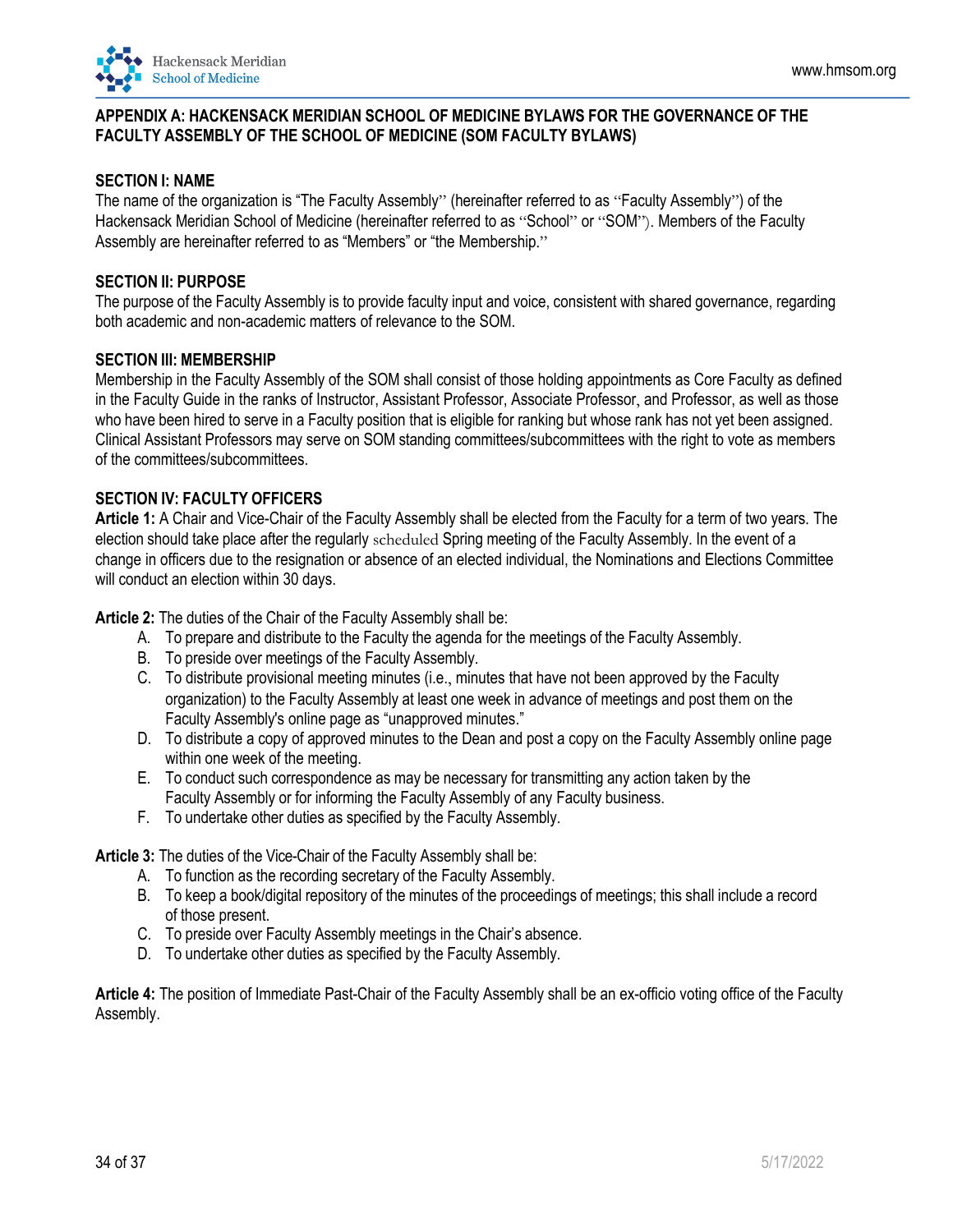

## **SECTION V: MEETINGS**

**Article 1:** All meetings of the Faculty Assembly will be conducted according to the most current edition of *Robert's Rules of Order Newly Revised* (2011).

**Article 2:** A regular meeting of the Faculty Assembly will be held at least three times yearly, with the option to participate remotely by webinar. The exact dates and times shall be announced by the Chair of the Faculty Assembly at the beginning of the academic year. Additional sessions may be initiated on an as-needed basis.

**Article 3:** The Dean may call a special meeting of the Faculty Assembly, including in response to a written request ofany member of the Faculty Assembly. Only the item or items of business for which the special meeting was called, asset forth in the formal notice and agenda sent to the Faculty Assembly, may be considered.

**Article 4:** Individuals holding Core, Adjunct, Visiting, or Emeritus appointments shall have the opportunity to be present at all regular and special meetings of the Faculty Assembly, and may participate in the discussions. Only Professors, Associate Professors, and Assistant Professors may vote or participate in elections. The Dean, Vice-Dean, and Associate and Assistant Deans may attend and participate in meetings of the Faculty Assembly.

**Article 5:** Non-SOM Faculty members of the School of Medicine community and others may be invited by the Faculty Assembly to attend meetings and take part in the discussions, but they are not eligible to vote or to participate in elections. The Chair must be advised at least one week in advance of the meeting when others (i.e., non-SOM Faculty members) are invited.

**Article 6:** The Faculty Assembly reserves the right, by a two-thirds vote of members, to close a meeting or portion thereof, limiting attendance to members, as defined in Section III.

**Article 7:** Ten percent of the Faculty Assembly members shall constitute a quorum. The calculation of 10 percent includes those participating via webinar or conference call and shall exclude members of the Faculty Assembly on leave in any given semester.

**Article 8:** The standard order of business at all meetings shall be:

- A. Announcements by the Dean or the Dean's designee
- B. Approval of Agenda
- C. Approval of Minutes
- D. Reports of Officers and Standing Committees
- E. Special Committee Reports
- F. Special Orders
- G. Unfinished Business and General Orders
- H. New business

## **Article 9:** Voting

- A. Unless otherwise specified in the Bylaws, all decisions concerning Faculty Assembly motions will be decidedaccording to the vote required by *Roberts Rules of Order Newly Revised (2011*).
- B. No proxies of any kind will be allowed.
- C. **Votes on Motions.** When a Faculty Assembly vote is to occur, only members who are participating in thatmeeting (either in person or virtually) are eligible to vote.
- D. **Votes on Elections.** The Nominations and Elections Committee shall publicize votes on elections with sufficient advance notice, organize the voting in person and/or electronically, and announce the outcome inperson and/or via email communication in the case of an electronic vote.
- E. **Electronic voting mechanism.** The Faculty Assembly will utilize an online document management and inter- department collaboration tool. As a part of this suite of tools, the Faculty Assembly will have the capacity to send out polls securely for confidential voting on committee elections, policies, bylaws, Faculty Guide, and amendments, etc. Polls will be sent via email and Faculty will be required to sign in to cast their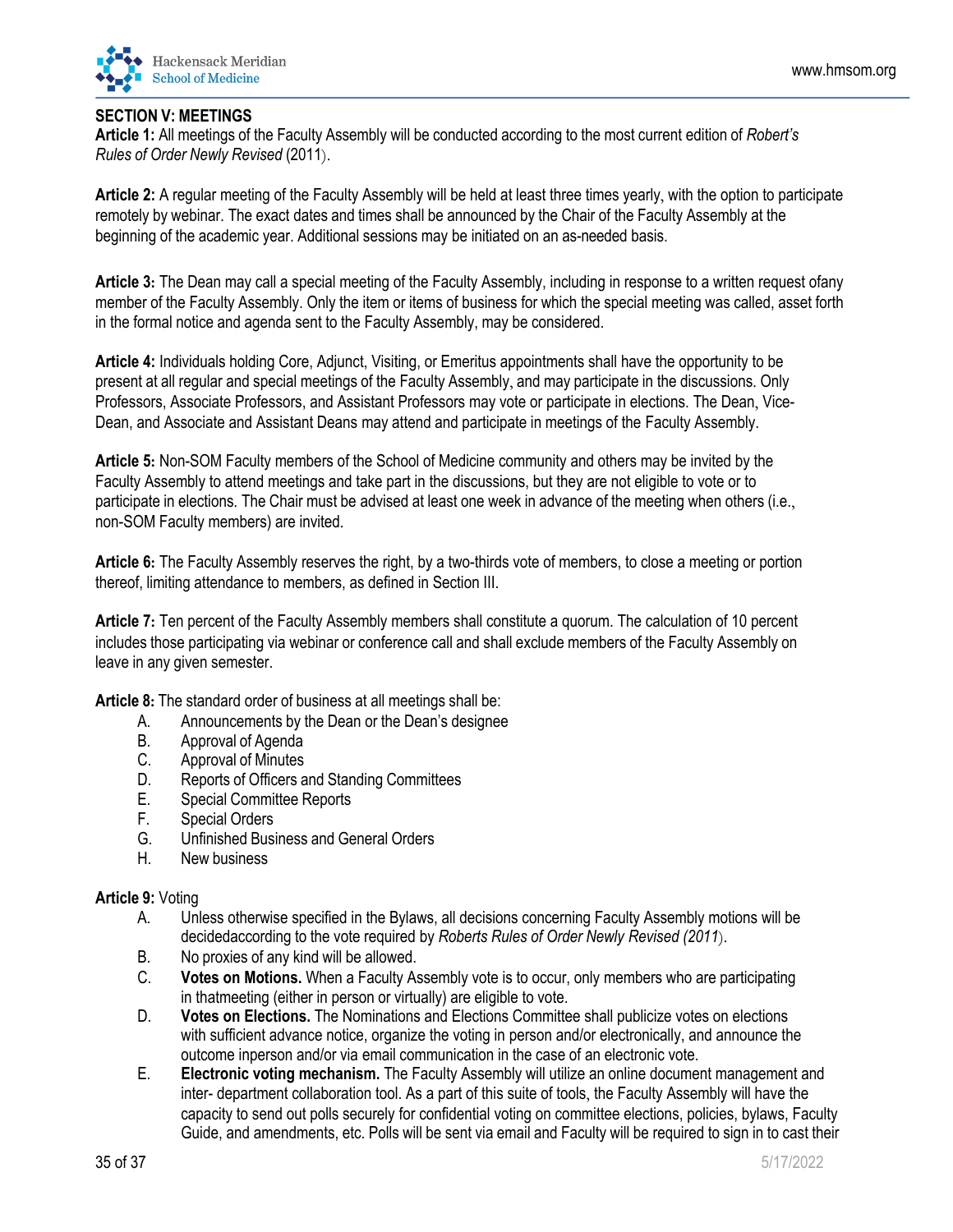

vote. Votes can be allowed once or multiple times depending on the needs of the Faculty Assembly. Aggregate results are calculated immediately for the administrator of the poll and can be summarized and shared amongst participants if desired.

### **SECTION VI: ESTABLISHMENT OF OFFICERS AND AGENCIES**

The Faculty Assembly is free to create such officers and agencies (e.g., committees, task forces) as it deems appropriate to promote the interests of the Faculty, provided that the role of these officers and agencies do not conflict or overlap with existing roles or standing committees of the SOM. The officers and agencies shall be selected and function in accordance with the Faculty Bylaws, and must, in all announcements and publicity, be clearly identified as officers and/or agents of the Faculty Assembly.

#### **SECTION VII: ELECTIONS**

#### **Article 1:** Nominations

When Faculty Assembly elections are required, the Nominations and Elections Committee shall be directed by the Chair of the Faculty Assembly to conduct an election, beginning with a call for nominations that specifies the position(s) to be elected.

#### **Article 2:** Elections

- A. Elections shall be by an anonymous vote, utilizing the Faculty Assembly's Electronic voting mechanism.
- B. The ballot will be prepared by the Chair of the Nominations and Elections Committee and distributed to all members of the Faculty via email.
- C. The outcome of all elections will be determined by a majority count of those submitting votes.
- D. All ties shall be decided by a re-vote.
- E. All elected officers/representatives shall serve their full office term unless they cease to be a member of the Faculty Assembly, they are excused by the Faculty Assembly at the personal request of the individual officer/representative, or they are removed from office by a two-thirds vote at any official regular or special meeting of the Faculty Assembly.
- F. Should an office/position become vacant during its term, the Faculty Assembly, at its next regular meeting, will elect an acting officer/representative by majority vote. At the same meeting, the Nominations and Elections Committee will be directed to initiate an election for the position.

#### **SECTION VIII: DEAN'S ROLE AND AUTHORITY**

#### ROLE AND RESPONSIBILITY OF THE DEAN OF THE SOM

As per Section 6.5 of the Draft Post-Transition Amended and Restated Bylaws of the Hackensack Meridian School of Medicine, and Section VIII of the Faculty Bylaws, **"**The chief executive officer of SOM shall be the Dean. The Dean may also hold the position and title of President of the Academic Enterprise at HMA in the Discretion of the CEO of HMH, although such position and title shall not confer on the Dean any authority, responsibilities or privileges not otherwise set forth herein or granted to the Dean HMH (and in all events subject to compliance with SOM's conflict ofinterest policies).

The responsibilities of the Dean include:

- a. The Dean shall create annual operating and capital budgets for SOM and the M.D. Program pursuant to the M.D. Program Requirements and propose those budgets to the Board of Governors, which shall consider the Dean's recommendation, and if appropriate, approve and adopt such budgets by a majority vote, pursuant to Section 4.l(a)(vi)-(vii). In creating these annual budgets, the Dean shall make recommendations as to class size, tuition and appropriate annual growth, and shall ensure that the medical students and faculty have access to appropriate resources for medical student education.
- b. The Dean will report on and be accountable for all academic matters related to the M.D. Program to the SOM BOG and the HMH CEO. The Dean shall also serve in the HMH leadership position of President, Academic Affairs, with reporting relationships in such a role to HMH leadership and management. Subject to the reserved powers of the Members, the Dean shall be responsible for the day-to-day operations of medical education (including clinical education), scholarly activity, and service in the M.D. Program and SOM. Without limiting the foregoing, the Dean shall be responsible for: